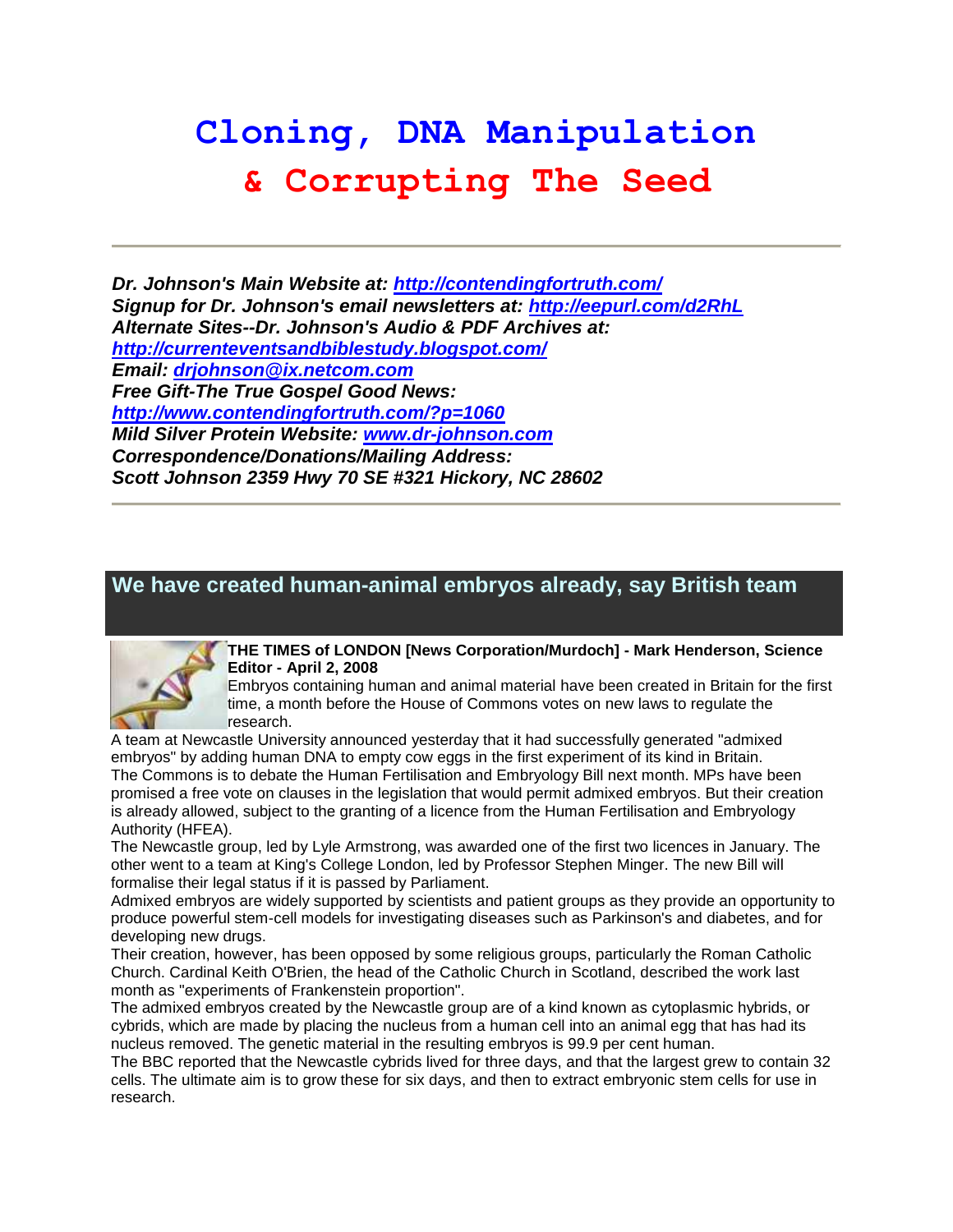Once the technique has been tested, scientists hope to create cybrids from the DNA of patients with genetic diseases. The resulting stem cells could then be used as models of those diseases to provide insights into their progress and to test new treatments.

It is already illegal to culture human-animal embryos for more than 14 days, or to implant them in the womb of a woman or animal, and these prohibitions will remain in the new legislation.

Using cow eggs reflects a short supply of human eggs. There are also ethical difficulties involved in collecting human eggs for research, as the donation process carries a small risk to women.

Professor John Burn, a member of the Newcastle team, told the BBC: "This is licensed work which has been carefully evaluated. This is a process in a dish, and we are dealing with a clump of cells which would never go on to develop. It's a laboratory process and these embryos would never be implanted into anyone.

"We now have preliminary data which looks promising but this is very much work in progress and the next step is to get the embryos to survive to around six days, when we can hope-fully derive stem cells from them."

The Newcastle team's decision to announce its success on television, before its results have been published in a peer-reviewed journal, will also trigger criticism from scientists.

Medical researchers said last night that the experiments were important, but that they wanted to see published details before passing judgment on their merits.

[Original Report Here](http://rs6.net/tn.jsp?e=001R8_aBgaZGCaGTOksiMc9MGotSVLclbYW5bqL3GyfetGR5IFY4Vo_TcLXZJZQGObEd5Su-0rLvx_DG49EX5fr3JhrDhHERnZSNYCzOnY9wm7hP32z31CSI8PaD0Yp2xtDKzTqLeFr4V3rBWNfx1TWT_sbyKegYgQkKdeuE8HBqgqYkhvA92vXxL1EkkJ7kFzn)

### **British researchers create human-animal hybrid embryo amid political row**

### **AGENCE FRANCE PRESSE - April 1, 2008**

For the first time in Britain, researchers at Newcastle University said Tuesday they had created humananimal hybrid embryos, amid a political row over a disputed embryo research bill in parliament. According to the northern English university, the research, which was first presented at a lecture in Tel Aviv on March 25, has yet to be published or verified, with a spokesman for the university telling AFP that the institution "wouldn't claim it to be final at all."

The revelation comes with British MPs engaged in a fierce battle over the Human Fertilisation and Embryology Bill, which allows the creation of human-animal hybrid embryos for medical research. Prime Minister Gordon Brown's governing Labour Party conceded in March that its party lawmakers with moral or ethical objections would be allowed to vote against parts of the proposed legislation when it comes before parliament this year.

The embryos were created by injecting DNA taken from human skin cells into eggs derived from cow ovaries with almost all their genetic material stripped away, and lasted for three days in a laboratory. The Newcastle University spokesman said that the research would likely be published in "months rather than weeks".

At present, researchers wanting to create such embryos have to apply for a license from the Human Fertilisation and Embryology Authority, which currently regulates the practice in Britain, and hybrid embryos have to be destroyed after 14 days.

The government says that the scientific advantages of allowing the creation of hybrid embryos for research purposes could help millions of people to recover from illness or disease.

Religious leaders, however, have argued against the bill, with the leader of Catholics in Scotland, Cardinal Keith O'Brien, using his Easter Sunday sermon to brand the bill a "monstrous attack on human rights, human dignity and human life" which will allow experiments of "Frankenstein proportion". [Original Report Here](http://rs6.net/tn.jsp?e=001R8_aBgaZGCbyiaP-2WeIf7srOr4h8Uy0-ix2FD8cYCwlNaD6gWkF5MHO2NWOwXsKqNBRuZoG8hQZxdcQ9Y8QVeVnn3ZfLd8R35emBYTUkpb3F0LJlvkOEIA8RcUZ-2p7E9ahoO9SoJ_wIsbFj0nDKl9RE8pAqsTlqmpwQcdRsqs3XA4YEIh96ASQXfMDxA6c)

# **Cow-human cross embryo lives three days**

### **HERALD SUN [News Corporation/Murdoch] - By Grant McArthur - April 3, 2008**

HUMAN-cow embryos have been created in a world first at Newcastle University in England, hailed by the scientific community, but labelled "monstrous" by opponents.

A team has grown hybrid embryos after injecting human DNA into eggs taken from cows' ovaries, which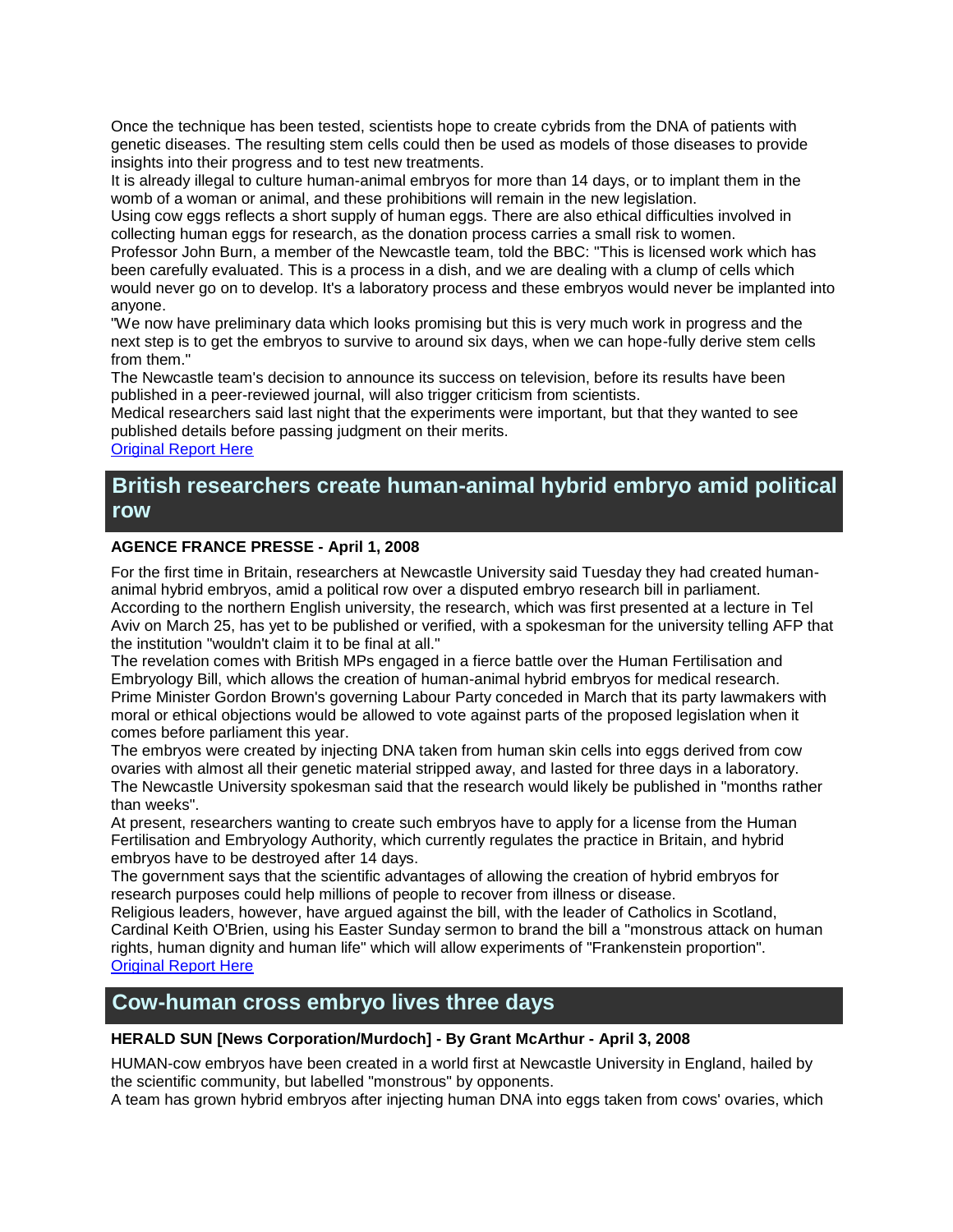had most of their genetic material removed.

The embryos survived for three days and are intended to provide a limitless supply of stem cells to develop therapies for diseases such as Alzheimer's, Parkinson's and spinal cord injuries, overcoming a worldwide shortfall in human embryos.

Dr Teija Peura, director of human embryonic stem cell laboratories at the Australian Stem Cell Centre, said somatic cell nuclear transfer (SCNT) had been done between animal species, but the "99 per cent human" embryos could boost research.

"If successful, they would provide an important additional research tool to help realisation of stem cellbased therapies for human diseases," Dr Peura said.

"All avenues of research, including SCNT --- need to be encouraged if we want to fulfil the promises of stem cell technologies."

But her colleague, Dr Andrew Laslett, warned the process was yet to yield a stem cell line and so it remained only an academic possibility.

In January, the Fertilisation and Embryology Authority gave Newcastle University a licence to do the work, but the British Parliament would debate the longer-term future of such research next month. Under the licence, embryos are not allowed to be developed beyond 14 days.

Preliminary findings of the embryo program were presented in Israel last week, and the head of the university's Institute of Human Genetics, Prof John Burn, said further evaluation would be done before the full details were published.

"If the team can produce cells which will survive in culture, it will open the door to a better understanding of disease processes without having to use precious human eggs," Prof Burn said.

"Cells grown using animal eggs cannot be used to treat patients on safety grounds, but they will help bring nearer the day when new stem cell therapies are available."

The Catholic Church in Britain branded the creations as "monstrous" - a view supported by Caroline Chisholm Centre for Health Ethics director Fr Kevin McGovern.

"An almost-human embryo is being created and then it's being destroyed," he said.

"I cannot see that that respects human life or the dignity of human life.

"Human beings - or even almost human embryos - are not just things that you can use in a laboratory experiment.

"What is being created is life.

"No one knows exactly what would grow from these embryos.

"If this is approved in the UK, there will be renewed pressure to permit it here, and we will travel further down the slippery slope of allowing just about anything."

It is not the first time hybrids have been created.

The method was pioneered by Dr Hui Zhen Sheng's team at the Shanghai Second Medical University, China, where she fused human cells with rabbit eggs to produce early stage embryos, which in turn yielded human stem cells.

[Original Report Here](http://rs6.net/tn.jsp?e=001R8_aBgaZGCY_mxaU8A-QW7BmBjo2nUJMKBDjmPSfCWIsfEwfsOoDRk0do3yWAiopH8Pfffv5fRlBxx8JvmXsSkB0yslZ3kHIoOaNksQNIwskZS8xUqWx98qB5Bkjirzng_eqjkKpIsbDGf41kHYcOlvaLN9h-t2P9vaMc1alOe8fqLKDPNOz2m2xwhbOzrYT0rMob3jHAMg=)

### **British scientists create first animal human hybrid despite ongoing ethical storm**

### **LONDON DAILY MAIL [Associated Newspapers/DMGT] - By David Derbyshire - April 2, 2008**

Scientists have created the first part-human, part-animal embryo.

A team at Newcastle upon Tyne University inserted human skin cells into the hollowed-out egg cells of a cow - and jolted the egg into life.

The resulting embryo, which will eventually be used to investigate and treat diseases, survived for three days.

The scientists were only given permission to carry out the controversial experiment in January and the speed of their success has astonished scientists. - - - -

### [Read Full Report](http://rs6.net/tn.jsp?e=001R8_aBgaZGCZN2fleRvoKWSktKB77jRq3qpCfLG4ihb5Uvx9pOFMMpfc2LHZ4lLVZo4rUy4OacR9gU3xiZvZvi4qLTZZGkbLNYMvQNY4Pf_7oyY_9IB2-9Rx32Tf2WJ8waxP03Cu9MR0GZv8JRHfviJ2SgooYMLH5vB2u6OmZNQOveZVFWgG8aqj9TTJQrqQ2v3fJBmjmsZFDsheNub939an09pi9-PyhuQlTUYJJXgw=)

# **Stem cells may not help fight off Parkinson's**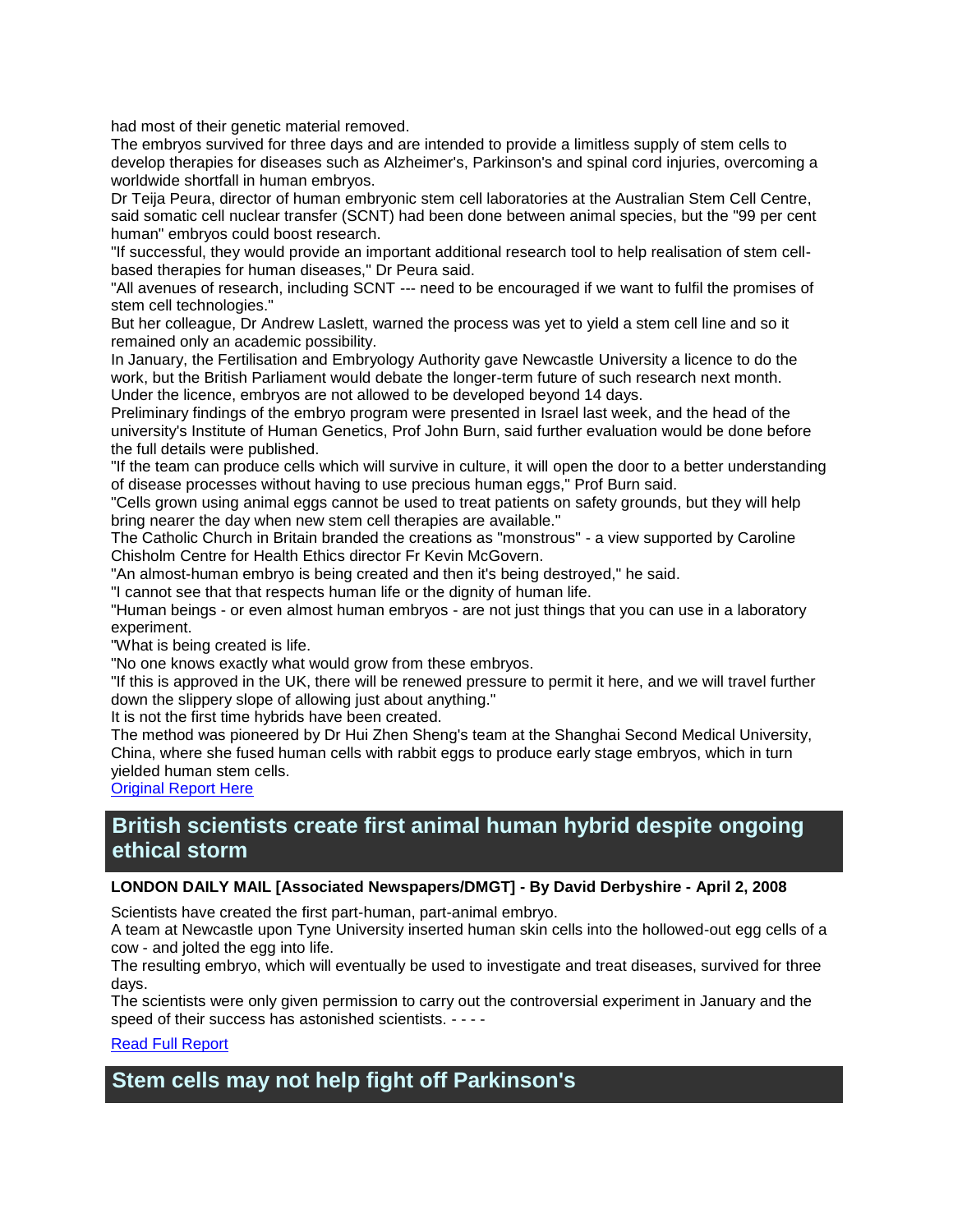### **ST. PETERSBURG TIMES [Times Publishing Company] - By Lisa Greene, Times Staff Writer - April 6, 2008**

TAMPA - Fifteen years later, scientists are still learning from a woman who risked her life to be part of a controversial experiment to treat Parkinson's disease with fetal cells implanted in her brain.

The woman died last year, and an autopsy surprised scientists. The transplanted cells showed unmistakable signs of Parkinson's. That means the disease is able to spread inside the brain, migrating from the woman's own cells to the transplanted ones.

It also raises questions about whether stem cell transplants could become the best treatment for Parkinson's, because the disease might spread to affect the new cells.

The study was published online Sunday in the journal Nature Medicine. It's the latest result from a controversial trial with surgeries performed at the University of South Florida by Dr. Thomas Freeman, medical director of the Center of Excellence for Aging and Brain Repair.

"We have learned a lot about Parkinson's itself," Freeman said. "This type of trial is a road map for how to make stem cell therapies, when they become available, even better."

Parkinson's affects part of the brain that controls movement. Brain cells that produce a chemical called dopamine die or don't work properly. People with Parkinson's may have uncontrolled movement, such as trembling, or difficulty moving, with stiffness, slowness and poor balance.

The study transplanted brain cells of aborted fetuses into the brains of Parkinson's patients. The woman in the most recent study was 61 when she underwent surgery in 1993. She had had Parkinson's for 22 years.

After surgery, she had fewer motor control problems and needed less medicine until 2004, when her health again began to decline.

Unlike later patients of Freeman, this woman knew she had surgery. In the later research, Freeman did "sham" surgery on some patients, drilling holes part way into their skulls. He then did real transplants on other patients, but neither they nor their doctors knew which were which.

Some patients improved after the treatment, but some got worse. Overall, it didn't show a benefit. Future research in this area would likely be with stem cells, rather than fetal cells, scientists say. Although embryonic stem cells get the most attention, stem cells come from many places in the body. They can transform themselves into almost any type of cell.

Still, the latest results may help researchers learn more about what causes Parkinson's. - - - - [Read Full Report](http://rs6.net/tn.jsp?e=001R8_aBgaZGCa2w2tGUTxBXAaq3mS4KPu_Mv_rYZYHrXFrg8G-OL8LnTjPGqRMEb0lzxKqQwEG9cSWe3GMEsbhRtSztBOmp8WUAavFGxA0iSzvSnU-FttF1Iv9JxVV_ukOrXlzwf1Em4-NLlR-TIOsfkyGx9qdfvTN_bXYMsUbCy4=)

# **Minnesota plan: Clone embryos and kill them!**

### **State House also would force taxpayers to fund program**

### **WORLDNETDAILY- March 5, 2008**

Lawmakers in Minnesota have given their endorsement to a University of Minnesota plan to clone human embryos for "research," force taxpayers to pay for it, and then kill those embryos when the "research" work is finished.

The preliminary approval came on a recent 68-62 vote in which representatives rejected an amendment would be a true ban on cloning, and the "Kahn Cloning Bill, S.F. 100" could be brought up for a further vote at any time, opponents said.

The amendment provided language that would have promoted ethical adult stem cell research with a true ban on cloning human embryos, but that was rejected in favor of S.F. 100, sponsored by Rep. Phyllis Kahn, DFL-Minneapolis.

That plan has been described by supporters as a cloning ban, but it only bans "cloning" that results in a human being, not cloning that results in living human embryos. - - - -

[Read Full Report](http://rs6.net/tn.jsp?e=001R8_aBgaZGCYnAPV8pH1VnXqs6L_PX_Ohhr32SEU91T27WtAYKCJ6oxc1ag4X1htp00DtYXJspmoVuY1krQXEzrDV1eile88V7qrAgesnRJ0j-qDcJqeJfSBKnvjthLuJYWODdGdNN7Q=)

# **Catholic leader attacks "monstrous" embryo research**

### **REUTERS [Thomson-Reuters] - By Peter Griffiths - March 21, 2008**

LONDON - Research using hybrid human-animal embryos for experiments is "monstrous" and should be banned, the leader of the Roman Catholic Church in Scotland said on Friday.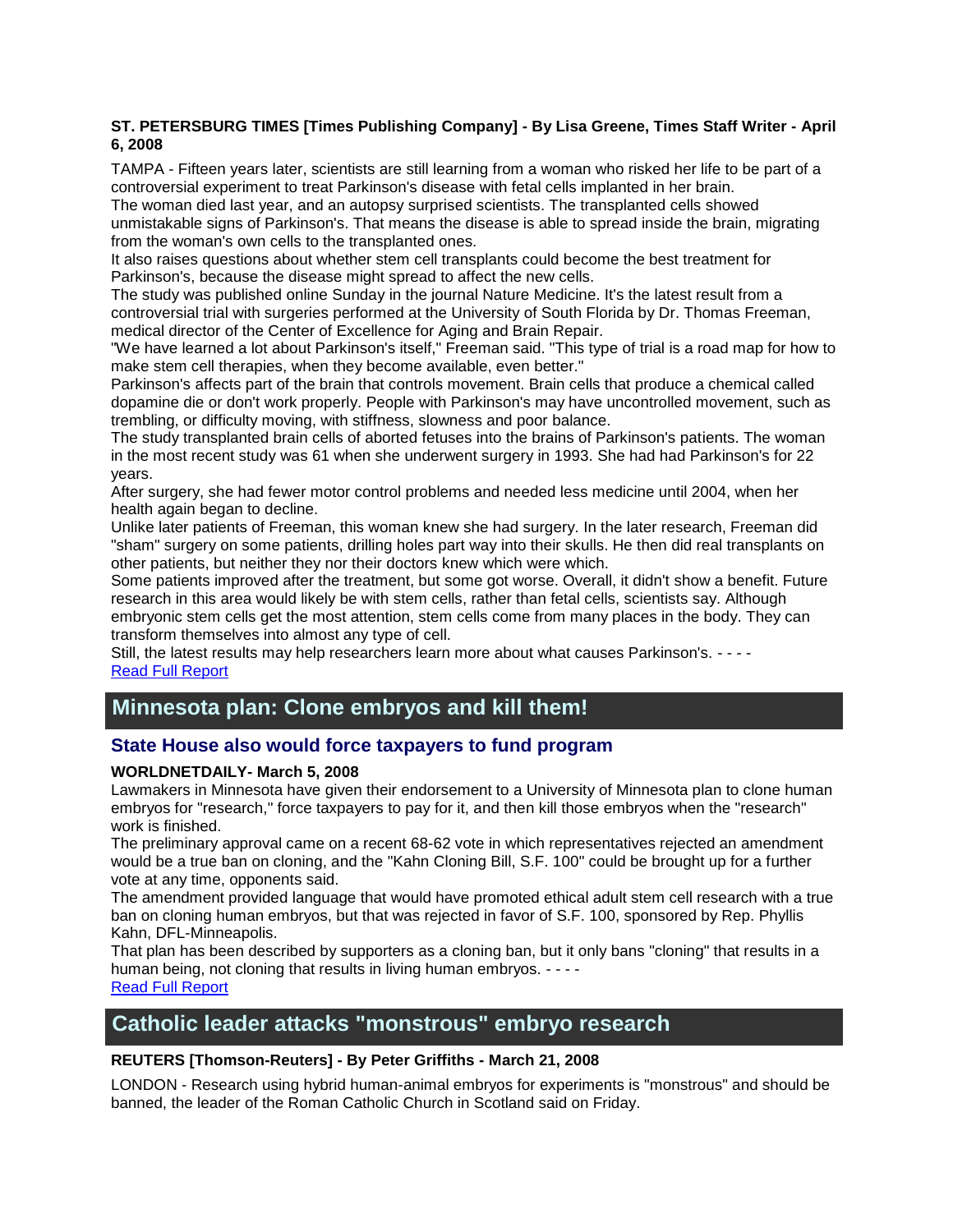Cardinal Keith O'Brien said a proposed new law -- the Human Fertilization and Embryology Bill -- should outlaw the practice.

The House of Lords rejected attempts earlier this year to include a ban on hybrid research in the draft legislation.

"This Bill represents a monstrous attack on human rights, human dignity and human life," O'Brien will say in his Easter Sunday sermon, according to extracts published in Friday's Daily Record newspaper. "In some other European countries, one could be jailed for doing what we intend to make legal."

In an interview with BBC radio on Friday, he added: "This is Frankenstein science and it must be stopped."

Scientists said the cardinal did not understand the issue properly and accused him of "scaremongering". Supporters of hybrid research say it will give scientists the large number of embryos they need to make stem cells to help find cures for a range of diseases.

Researchers create inter-species hybrids by injecting human DNA into a hollowed-out animal egg cell. The resulting embryo is 99.9 percent human and 0.1 percent animal. - - - -

### [Read Full Report](http://rs6.net/tn.jsp?e=001R8_aBgaZGCYlJLbIoXrLpM3OBKRyeacCjl2vyovq-bysNowJT0fEA3ABCZeHQchG6vrpQNQWRml7elz7ktNEPLv0MkHPKaQ6gROuzmlBhdwtbBpFxQat0pDxQfYKEsmgXG660HEehuaMhApDD3IbYNzdejlVKJdo9glkxwKQ_kX975U_1iNJDHbRFjXLjcPgpnrk5UOigzjVcvodkAXseFLXXTJbKonIsHlCpPC8B6hg9CSMR6GAJHbIxi5EESDv)

# **Newborns' DNA targeted for state research, profiling**

**'What good is the privacy law if government warehouses data'**

### **WORLDNETDAILY - By Bob Unruh - April 19, 2008**



The state of Minnesota has advanced a plan to own the DNA of newborns, preserving it in a warehouse for use in genetic research, experimentation,

manipulation, and profiling, according to an advocacy organization seeking to protect the privacy of that individual information.

"Citizen DNA is citizen property. The government should be required to ask, not allowed to take," said Twila Brase, president of the Citizens' Council on Health Care, a Minnesota-based organization familiar with the progress in that state.

"If this bill becomes law, each year 73,000 newborn citizens will not be protected by the state genetic privacy law. The [state] will take their DNA and unless the parents figure it out, the government will keep it," she said.

"Children grow up. Eventually, every citizen will have their DNA owned by state government and available for government to engage in genetic research, experimentation, manipulation, and profiling," she warned. "What good is the state genetic privacy law if government warehousing and analysis of every child's DNA from birth is exempt from its informed consent protections?"

In Minnesota, the state's genetic privacy law was challenged by the Health Department, which lost a court battle over the issue. But now the legislation could give the state government by legislative activism what it could not obtain through the judiciary.

Brase said the state House voted this week to approve the plan forwarded by the state Senate. "If the Senate accepts the minor amendments adopted by the House without a conference committee, the bill could be sent directly to Gov. [Tim] Pawlenty for his signature."

The legislative specifically would exempt warehousing, use and analysis of newborn blood and DNA from the informed consent requirements of the 2006 Minnesota Genetic Privacy Law.

WND reported earlier on protests from Brase over the legislative plan.

"We now are considered guinea pigs, as opposed to human beings with rights," she said, warning such DNA databases could spark the next wave of demands for eugenics, the concept of improving the human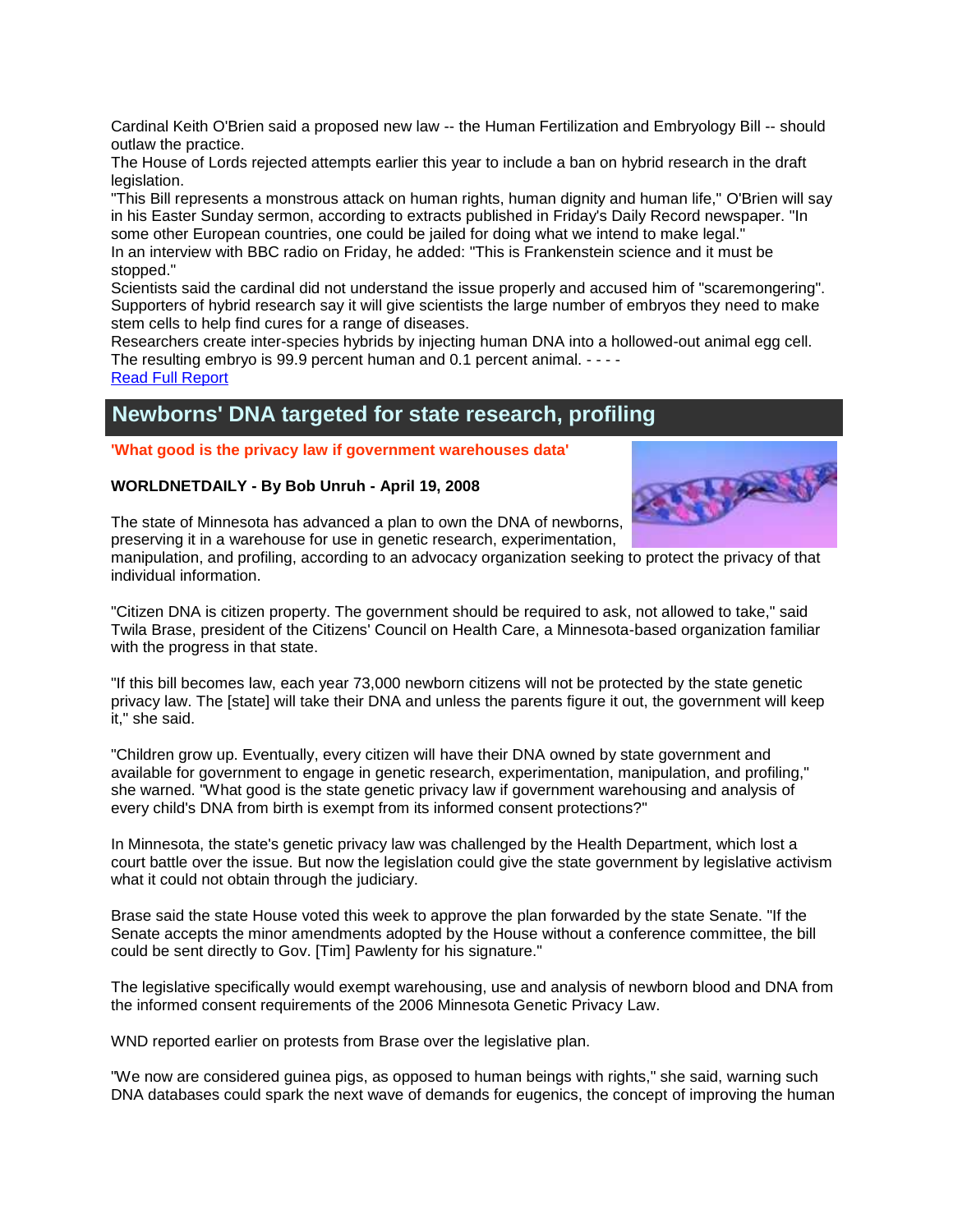race through the control of various inherited traits. Margaret Sanger, founder of Planned Parenthood, advocated eugenics to cull people she considered unfit from the population.

In 1921, she said eugenics is "the most adequate and thorough avenue to the solution of racial, political and social problems," and she later lamented "the ever increasing, unceasingly spawning class of human beings who never should have been born at all."

Minnesota already has stockpiled the DNA of more than 780,000 Minnesota children, and already has subjected the DNA of 42,210 children to research without their consent or knowledge, Brase told WND.

And she confirmed although her organization works with Minnesota issues, similar laws or rules and regulations already are in use across the nation.

The National Conference of State Legislatures, in fact, lists for all 50 states as well as the District of Columbia the various statutes or regulatory provisions under which newborns' DNA is being collected.

Such programs are offered as "screening" requirements to detect treatable illnesses. They vary as to exactly what tests are done, but the Health Resources and Services Administration has requested a report that would "include a recommendation for a uniform panel of conditions."

Further, Sen. Chris Dodd, D-Conn., is on record proposing a plan that would turn the program into a consolidated nationwide effort.

"Fortunately," he said at the time, "some newborn screening occurs in every state but fewer than half of the states, including Connecticut, actually test for all disorders that are detectable. --- This legislation will provide resources for states to expand their newborn screening programs---"

So what's the big deal about looking into DNA to hunt for various disease possibilities?

Nothing, said Brase, if that's where the hunt would end.

However, she said, "researchers already are looking for genes related to violence, crime and different behaviors."

"This isn't just about diabetes, asthma and cancer," she said. "It's also about behavioral issues."

"In England they decided they should have doctors looking for problem children, and have those children reported, and their DNA taken in case they would become criminals," she said.

In fact, published reports in the UK note that senior police forensics experts believe genetic samples should be studied, because it may be possible to identify potential criminals as young as age 5.

There, Chris Davis of the National Primary Headteachers' Association warned the move could be seen "as a step towards a police state."

Brase said such efforts to study traits and gene factors and classify people would be just the beginning. What could happen through subsequent programs to address such conditions, she wondered.

"Not all research is great," she said. Such classifying of people could lead to "discrimination and prejudice --- People can look at data about you and make assessments ultimately of who you are."

The Heartland Regional Genetics and Newborn Screening is one of the organizations that advocates more screening and research.

It proclaims in its vision statement a desire to see newborns screened for 200 conditions. It also forecasts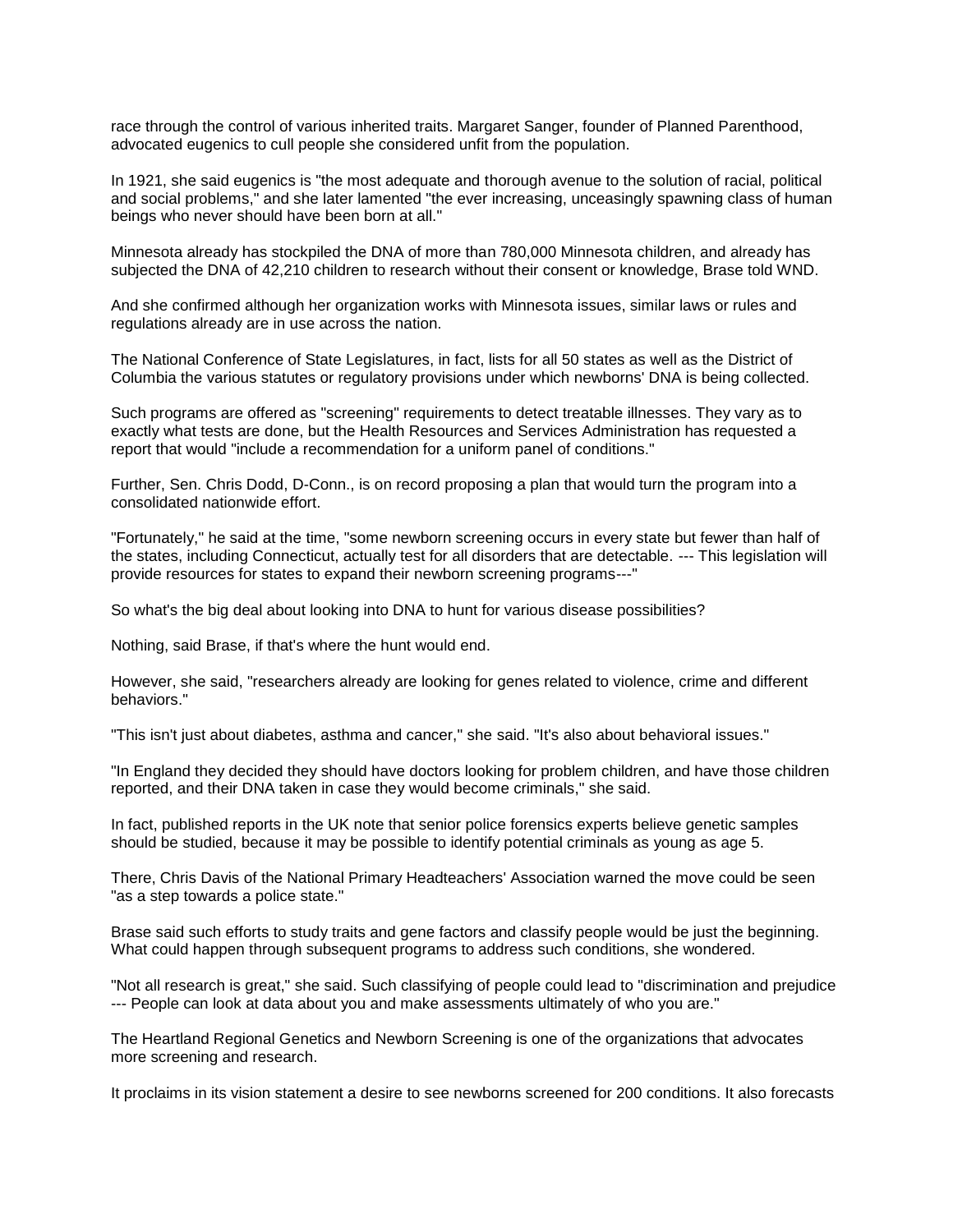"every student --- with an individual program for education based on confidential interpretation of their family medical history, their brain imaging, their genetic predictors of best learning methods---"

Further, every individual should share information about "personal and family health histories" as well as "gene tests for recessive conditions and drug metabolism" with the "other parent of their future children."

Still further, it seeks "ecogenetic research that could improve health, lessen disability, and lower costs for sickness."

"They want to test every child for 200 conditions, take the child's history and a brain image, and genetics, and come up with a plan for that child," Brase said. "They want to learn their weaknesses and defects.

"Nobody including and especially the government should be allowed to create such extensive profiles," she said.

The next step is obvious: The government, with information about potential health weaknesses, could say to couples, "We don't want your expensive children," Brase said.

"I think people have forgotten about eugenics. The fact of the matter is that the eugenicists have not gone away. Newborn genetic testing is the entry into the 21st Century version of eugenics," she said.

"This is in every state, but nobody is talking about it. Parents have no idea this is happening," she said.

### [Original Report Here](http://rs6.net/tn.jsp?e=001R8_aBgaZGCZHpzgpMEVtUR7ZBgvTTPfijmBJ-uFIGxnZalAE38mjGJHJ5Q_lvdtifF_nzyM-FB3-ZxePoGs1tYoYRGkPTygF8SmilWRGwtHYLS7Jl825u9zbEsver8eW0wXD7GgwMNE=)

### Feds to collect DNA from every person they arrest

#### **ASSOCIATED PRESS - By Eileen Sullivan - April 16, 2008**

WASHINGTON - The government plans to begin collecting DNA samples from anyone arrested by a federal law enforcement agency - a move intended to prevent violent crime but which also is raising concerns about the privacy of innocent people.

Using authority granted by Congress, the government also plans to collect DNA samples from foreigners who are detained, whether they have been charged or not. The DNA would be collected through a cheek swab, Justice Department spokesman Erik Ablin said Wednesday. That would be a departure from current practice, which limits DNA collection to convicted felons.

Expanding the DNA database, known as CODIS, raises civil liberties questions about the potential for misuse of such personal information, such as family ties and genetic conditions.

Ablin said the DNA collection would be subject to the same privacy laws applied to current DNA sampling. That means none of it would be used for identifying genetic traits, diseases or disorders. Congress gave the Justice Department the authority to expand DNA collection in two different laws passed in 2005 and 2006.

There are dozens of federal law enforcement agencies, ranging from the FBI to the Library of Congress Police. The federal government estimates it makes about 140,000 arrests each year.

Justice officials estimate the new collecting requirements would add DNA from an additional 1.2 million people to the database each year.

Those who support the expanded collection believe that DNA sampling could get violent criminals off the streets and prevent them from committing more crimes.

A Chicago study in 2005 found that 53 murders and rapes could have been prevented if a DNA sample had been collected upon arrest.

"Many innocent lives could have been saved had the government began this kind of DNA sampling in the 1990s when the technology to do so first became available," Sen. Jon Kyl, R-Ariz., said. Kyl sponsored the 2005 law that gave the Justice Department this authority.

Thirteen states have similar laws: Alaska, Arizona, California, Kansas, Louisiana, Maryland, Minnesota,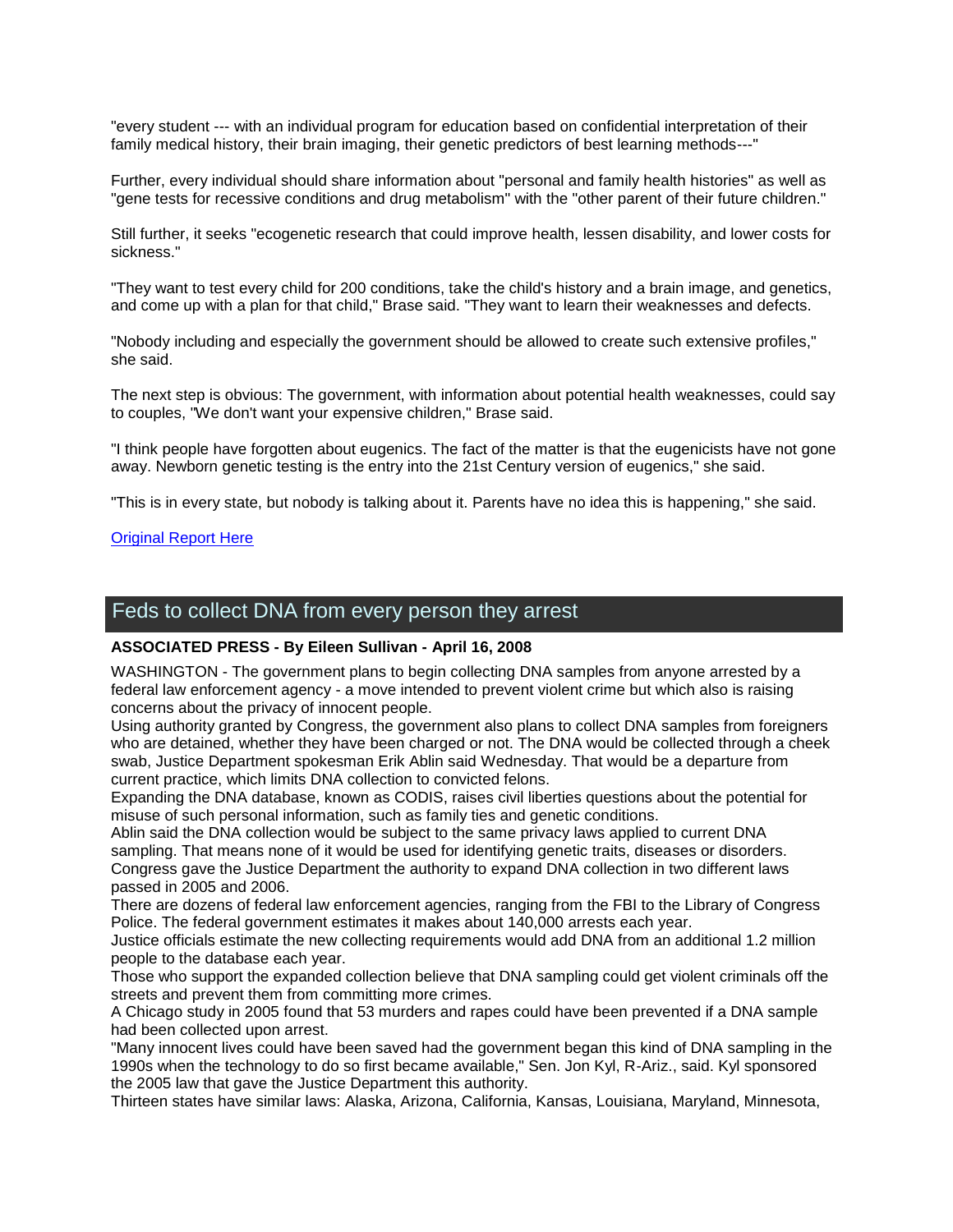New Mexico, North Dakota, South Dakota, Tennessee, Texas and Virginia.

The new regulation would mean that the federal government could store DNA samples of people who are not guilty of any crime, said Jesselyn McCurdy, legislative counsel for the American Civil Liberties Union. "Now innocent people's DNA will be put into this huge CODIS database, and it will be very difficult for them to get it out if they are not charged or convicted of a crime," McCurdy said.

If a person is arrested but not convicted, he or she can ask the Justice Department to destroy the sample. The Homeland Security Department - the federal agency charged with policing immigration - supports the new rule.

"DNA is a proven law-enforcement tool," DHS spokesman Russ Knocke said.

The rule would not allow for DNA samples to be collected from immigrants who are legally in the United States or those being processed for admission, unless the person was arrested.

The proposed rule is being published in the Federal Register. That will be followed by a 30-day comment period.

[Original Article Here](http://rs6.net/tn.jsp?e=001R8_aBgaZGCbrOXxFF2JEn_A7FlfbDaunpe0qh5DTLz3YLKMh36PmqGoP-JOB0aJ4d9m9Ip-ldPGe7rZE5z66FGXEHWCs_As0g4khao0ExBq9-7aCilC3gsoXVP5T5QEqmUo8PX2FUkkOGTIO06xFrwFNm3-YMYHyTXYyZikYiY4iUuAi1-X-mQ==)

### **FBI wants palm prints, eye scans, tattoo mapping**



**CNN [Turner Broadcasting/Time Warner] - From Kelli Arena and Carol Cratty - February 4, 2008**

CLARKSBURG, West Virginia -- The FBI is gearing up to create a massive computer database of people's physical characteristics, all part of an effort the bureau says to better identify criminals and terrorists.

But it's an issue that raises major privacy concerns -- what one civil liberties expert says should concern all Americans.

The bureau is expected to announce in coming days the awarding of a \$1 billion, 10-year contract to help create the database that will compile an array of biometric information -- from palm prints to eye scans.

Kimberly Del Greco, the FBI's Biometric Services section chief, said adding to the database is "important to protect the borders to keep the terrorists out, protect our citizens, our neighbors, our children so they can have good jobs, and have a safe country to live in."

But it's unnerving to privacy experts.

"It's the beginning of the surveillance society where you can be tracked anywhere, any time and all your movements, and eventually all your activities will be tracked and noted and correlated," said Barry Steinhardt, director of the American Civil Liberties Union's Technology and Liberty Project.

The FBI already has 55 million sets of fingerprints on file. In coming years, the bureau wants to compare palm prints, scars and tattoos, iris eye patterns, and facial shapes. The idea is to combine various pieces of biometric information to positively identify a potential suspect.

A lot will depend on how quickly technology is perfected, according to Thomas Bush, the FBI official in charge of the Clarksburg, West Virginia, facility where the FBI houses its current fingerprint database.

"Fingerprints will still be the big player," Bush, assistant director of the FBI's Criminal Justice Information Services Division, told CNN.

But he added, "Whatever the biometric that comes down the road, we need to be able to plug that in and play."

First up, he said, are palm prints. The FBI has already begun collecting images and hopes to soon use these as an additional means of making identifications. Countries that are already using such images find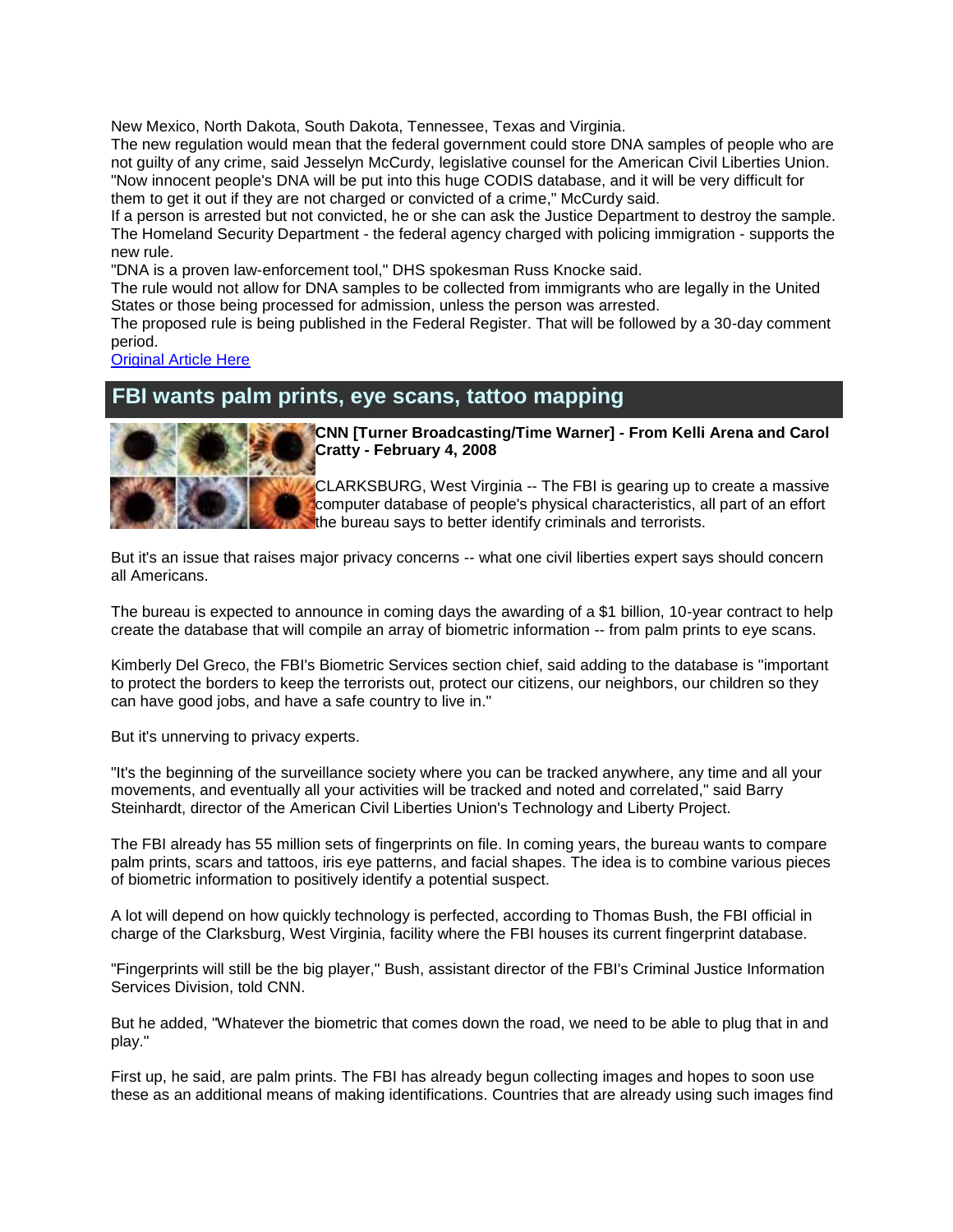20 percent of their positive matches come from latent palm prints left at crime scenes, the FBI's Bush said.

The FBI has also started collecting mug shots and pictures of scars and tattoos. These images are being stored for now as the technology is fine-tuned. All of the FBI's biometric data is stored on computers 30 feet underground in the Clarksburg facility.

In addition, the FBI could soon start comparing people's eyes -- specifically the iris, or the colored part of an eye -- as part of its new biometrics program called Next Generation Identification.

Nearby, at West Virginia University's Center for Identification Technology Research, researchers are already testing some of these technologies that will ultimately be used by the FBI.

"The best increase in accuracy will come from fusing different biometrics together," said Bojan Cukic, the co-director of the center.

But while law enforcement officials are excited about the possibilities of these new technologies, privacy advocates are upset the FBI will be collecting so much personal information.

"People who don't think mistakes are going to be made I don't think fly enough," said Steinhardt.

He said thousands of mistakes have been made with the use of the so-called no-fly lists at airports -- and that giving law enforcement widespread data collection techniques should cause major privacy alarms.

"There are real consequences to people," Steinhardt said.

You don't have to be a criminal or a terrorist to be checked against the database. More than 55 percent of the checks the FBI runs involve criminal background checks for people applying for sensitive jobs in government or jobs working with vulnerable people such as children and the elderly, according to the FBI.

The FBI says it hasn't been saving the fingerprints for those checks, but that may change. The FBI plans a so-called "rap-back" service in which an employer could ask the FBI to keep the prints for an employee on file and let the employer know if the person ever has a brush with the law. The FBI says it will first have to clear hurdles with state privacy laws, and people would have to sign waivers allowing their information to be kept.

Critics say people are being forced to give up too much personal information. But Lawrence Hornak, the co-director of the research center at West Virginia University, said it could actually enhance people's privacy.

"It allows you to project your identity as being you," said Hornak. "And it allows people to avoid identity theft, things of that nature."

There remains the question of how reliable these new biometric technologies will be. A 2006 German study looking at facial recognition in a crowded train station found successful matches could be made 60 percent of the time during the day. But when lighting conditions worsened at night, the results shrank to a success rate of 10 to 20 percent.

As work on these technologies continues, researchers are quick to admit what's proven to be the most accurate so far. "Iris technology is perceived today, together with fingerprints, to be the most accurate," said Cukic.

But in the future all kinds of methods may be employed. Some researchers are looking at the way people walk as a possible additional means of identification.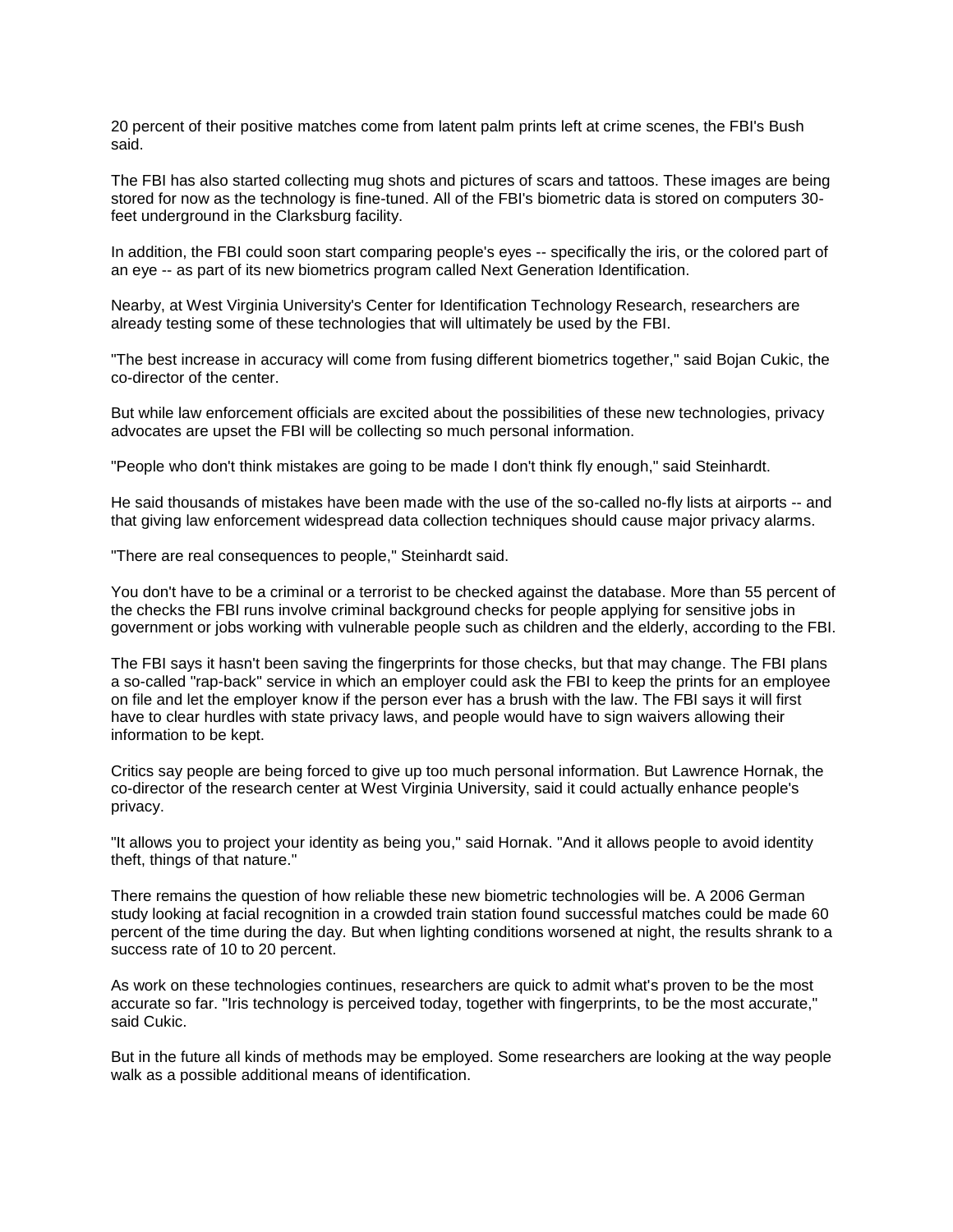The FBI says it will protect all this personal data and only collect information on criminals and those seeking sensitive jobs.

The ACLU's Steinhardt doesn't believe it will stop there.

"This had started out being a program to track or identify criminals," he said. "Now we're talking about large swaths of the population -- workers, volunteers in youth programs. Eventually, it's going to be everybody."

### [Original Report Here](http://rs6.net/tn.jsp?e=001R8_aBgaZGCbXZc8agftOjbGm_eGL0c7mvBNJDdq2v-c_4qZBD1ci6ePxu58IVIJ-uwtRG7UUrslLdWxCmjBbynjFubue8_YwwRqBz6HeCxV1bEvt5AevKZwBQ2eecOR3rlq9GM6GOQIQKadVTpiC8FSmr1QDs-uy)

### **FBI Prepares Vast Database Of Biometrics**

### **'The Always On Surveillance Society'**

**THE WASHINGTON POST [Wash Post Group/Graham] - By Ellen Nakashima - December 22, 2007** CLARKSBURG, W. Va. -- The FBI is embarking on a \$1 billion effort to build the world's largest computer database of peoples' physical characteristics, a project that would give the government unprecedented abilities to identify individuals in the United States and abroad.

Digital images of faces, fingerprints and palm patterns are already flowing into FBI systems in a climatecontrolled, secure basement here. Next month, the FBI intends to award a 10-year contract that would significantly expand the amount and kinds of biometric information it receives. And in the coming years, law enforcement authorities around the world will be able to rely on iris patterns, face-shape data, scars and perhaps even the unique ways people walk and talk, to solve crimes and identify criminals and terrorists. The FBI will also retain, upon request by employers, the fingerprints of employees who have undergone criminal background checks so the employers can be notified if employees have brushes with the law. - - -

The increasing use of biometrics for identification is raising questions about the ability of Americans to avoid unwanted scrutiny. It is drawing criticism from those who worry that people's bodies will become de facto national identification cards. Critics say that such government initiatives should not proceed without proof that the technology really can pick a criminal out of a crowd.

The use of biometric data is increasing throughout the government. For the past two years, the Defense Department has been storing in a database images of fingerprints, irises and faces of more than 1.5 million Iraqi and Afghan detainees, Iraqi citizens and foreigners who need access to U.S. military bases. The Pentagon also collects DNA samples from some Iraqi detainees, which are stored separately. The Department of Homeland Security has been using iris scans at some airports to verify the identity of travelers who have passed background checks and who want to move through lines quickly. The department is also looking to apply iris- and face-recognition techniques to other programs. The DHS already has a database of millions of sets of fingerprints, which includes records collected from U.S. and foreign travelers stopped at borders for criminal violations, from U.S. citizens adopting children overseas, and from visa applicants abroad. There could be multiple records of one person's prints.

"It's going to be an essential component of tracking," said Barry Steinhardt, director of the Technology and Liberty Project of the American Civil Liberties Union. "It's enabling the Always On Surveillance Society." - - - -

### [Read Full Report](http://rs6.net/tn.jsp?e=001R8_aBgaZGCaLE8OGbfOgnrcvVT4ogjoJFtSpWeDGkmWQNjA3_XA1ZN0t3tnPfIZulz1f7xKv0NJCDEOOyq-fGQe0Ir8pOkXw2bvYr6k25SPnyHr2PLqSP8cFwPB386TXHUZReYRbeLxa5_Hv4lGYnnQS4b1opvaYj__2A7TgqpwMgcpWIv6lKRezR-J0LdCiGd6CXPydAPpl4v7qZLNYiA==)

### **All UK 'must be on DNA database'**

### **BBC NEWS [PSB operated by BBC Trust] - September 5, 2007**

The whole population and every UK visitor should be added to the national DNA database, a senior judge has said.

The present database in England and Wales holds details of 4m people who are guilty or cleared of a crime.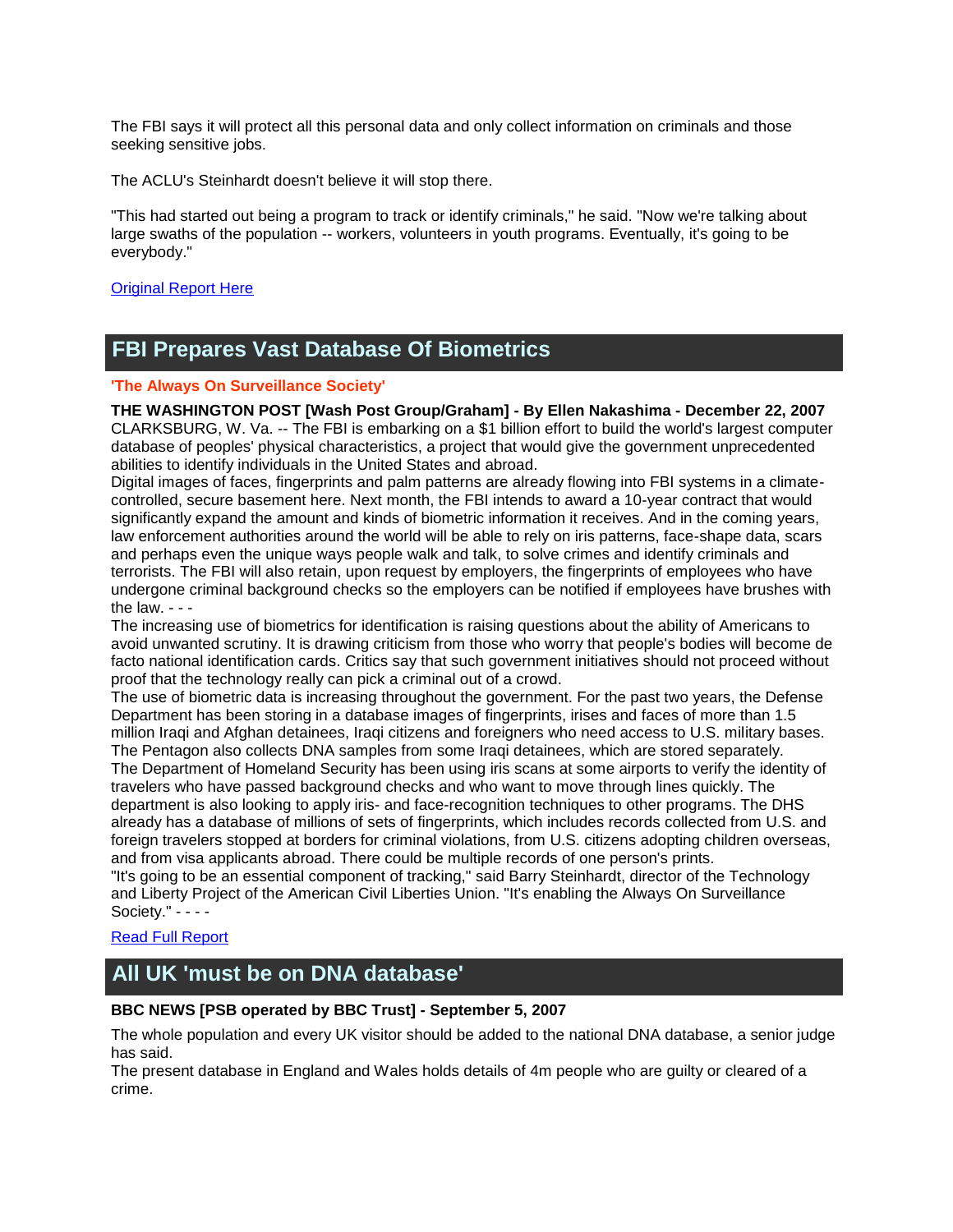Lord Justice Sedley said this was indefensible and biased against ethnic minorities, and it would be fairer to include everyone, guilty or innocent.

Ministers said DNA helped tackle crime, but there were no plans for a voluntary national or compulsory UK database.

A spokesman for Prime Minister Gordon Brown said to expand the database would create "huge logistical and bureaucratic issues" and civil liberty concerns.

'Largest in the world'

Shadow home secretary David Davis called for a Parliamentary debate and described the system for adding people to the database as arbitrary and erratic.

Nick Clegg, Liberal Democrat home affairs spokesman, said there was "no earthly reason" why someone who has committed no crime should be on the database - "yet the government is shoving thousands of innocent people's DNA details on to the database every month".

The DNA database - which is 12 years old - grows by 30,000 samples a month taken from suspects or recovered from crime scenes.

There has already been criticism of the database - the largest in the world - because people who are found innocent usually cannot get their details removed.

- - - - [Read Full Report](http://rs6.net/tn.jsp?e=001R8_aBgaZGCbPz0bLw7Sb-j9eBsIhV7zIUyzXHXfQ-cfrBYw-0ix5p4tV13BIS35nA4s-5FBH0S9KaNlC_-pCpo3PYJh5pd3Rih4hC6dwpN5_4ImcqNi91A_Uj_4box27pAZUfpmJAWHEpylvUqqFSE-vtvtaQF2H35iUdcDRQfAgDXQBMhOCrlZfl7KJdZ5_f-vMNxO7jhUn-QzDMXsOTw==)

# **Google Wants to Index Your DNA, Too**

**The Web search giant's investment in Navigenics is further proof it wants an early stake in directto-consumer genetic screening**

### **BUSINESS WEEK [McGraw-Hill] - By Marjorie Backman - April 18, 2008**

Your DNA falls into the realm of "the world's information," and it seems that Google (GOOG), as part of its corporate mission, is making a play to organize that, too. The Internet giant received heavy press in 2007 when it invested at least \$4.4 million (BusinessWeek.com, 11/29/07) in a genetic screening company, 23andMe, that was started by Anne Wojcicki, the wife of Google co-founder Sergey Brin, and her business partner.

Google's interest in DNA doesn't end there. It is also putting money into a second Silicon Valley DNAscreening startup, Navigenics. The company is also backed by star venture capital firm Kleiner, Perkins, Caufield & Byers. For a spit of saliva and \$2,500, your genetic test results are securely delivered to your computer screen with your genetic likelihood for 18 medical conditions, from Alzheimer's to rheumatoid arthritis to several types of cancer. Navigenics aims to boost disease prevention by providing customers reports on their DNA that they can share with their doctors. The company addresses privacy concerns by encrypting customer identities, and screens only for conditions it deems to have scientifically sound genetic studies. The company also offers genetic counseling.

Much in the way it invested in 23andMe, Google wants to plant an early stake in a potentially large new market around genetic data. "We are interested in supporting companies and making investments in companies that [bolster] our mission statement, which is organizing the world's information and making it universally accessible and useful," Google spokesman Andrew Pederson says.

Size of Investment Not Disclosed

Calling 23andMe an example of a company "generating a whole new batch of information of interest to a broad range of people," Pederson says Google wants to extend its capabilities into genetic testing. The precise path and business contours of the emerging gene-testing market remain unclear, but if Navigenics succeeds it "will generate a lot of a very new type of information with potentially far-reaching value," says Pederson. "We felt it was important to get involved now, at the early stage, to better understand the information generated by this fast-moving field."

If genetic screening proves popular, the nascent technology also stands to benefit Affymetrix (AFFX), which not only invested in Navigenics but also makes the GeneChip system used in the testing and runs the lab Navigenics uses to analyze customers' DNA. Other Affymetrix alumni hold key positions at both gene-testing startups: Sean George is chief operating officer and Stephen Moore is chief counsel at Navigenics; Linda Avey co-leads 23andMe. A former Affymetrix president, Sue Siegel, is also on Navigenics' board.

Google's interest in the company seems to be purely financial. Both Navigenics and Google refused to disclose the size of Google's investment. "While Google is a financial investor in Navigenics, they don't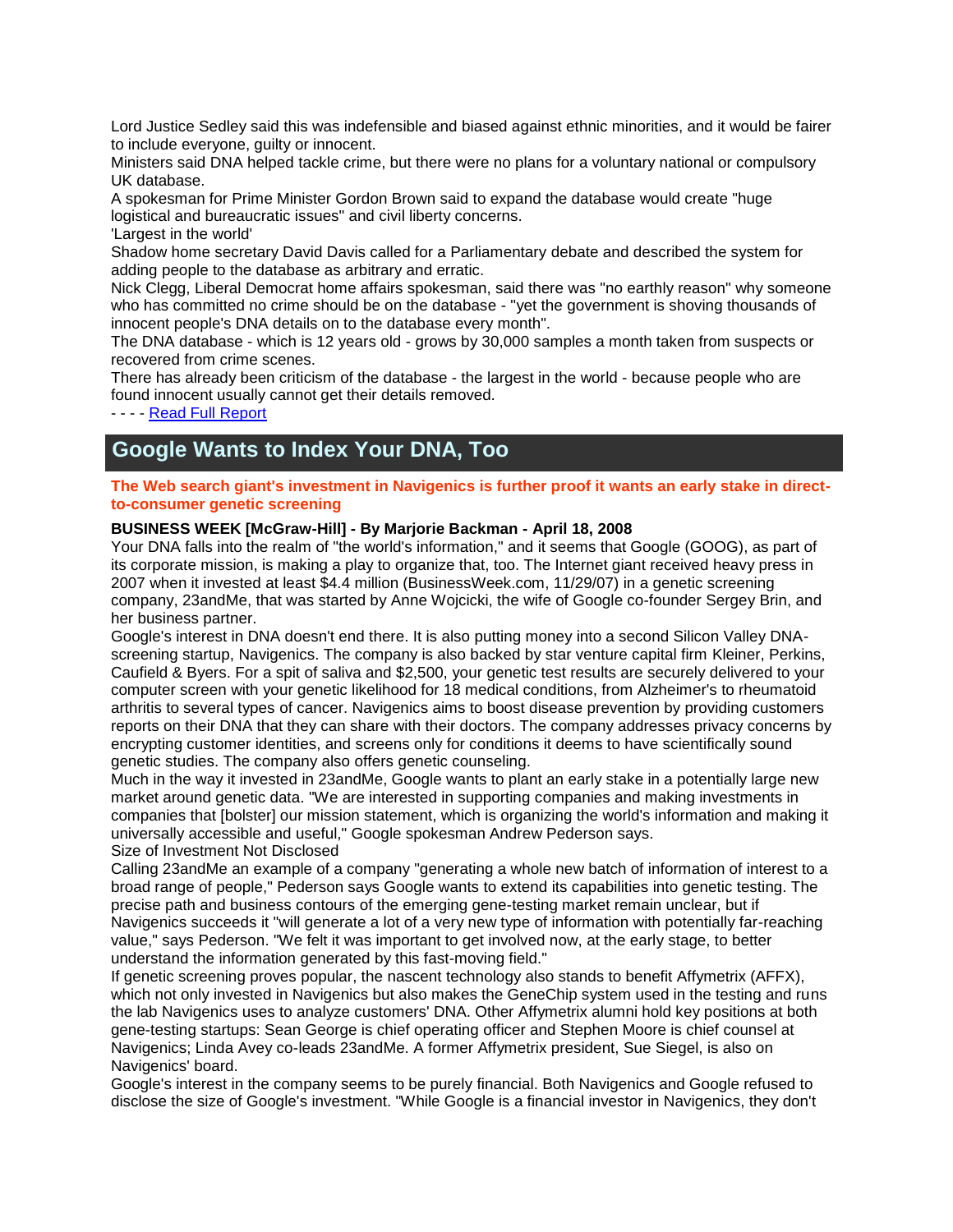have access to our data; we do not serve ads," says Amy DuRoss, head of policy and business affairs at Redwood Shores (Calif.)-based Navigenics. - - - - [Read Full Report](http://rs6.net/tn.jsp?e=001R8_aBgaZGCYpZxVZQWiFTBXpBRxB9c4Yp5brRvsirHx4sW2n32rJLIMZ5ZYxbKAS-XGeHT4FPCB5Zk6u69Z0SH-odi85QIqm64e8N0c-unynGvfng4XQChvngpj8FMfsH59bId_WJEiTzmRwrqnvByOrzswOBrOrkYhxnojNqXfYtsEHnjLWpT0x2eDI9VgVjaZIGvi0FF_nZvkZlisKAwDS3ElLBcn6b-k03yMhbi8=)

# **'Kiddyprinting' takes off in Scots schools**

### **SCOTLAND SUNDAY HERALD (Glasgow)[Newsquest Media Group/Gannett] - By Adam Forrest - October 6, 2007**

ALMOST HALF of all local authorities in Scotland have schools using fingerprint or palm-print machines to record the identity of pupils.

A Sunday Herald survey revealed the speed at which biometric systems have spread since a palmprint reader was piloted at a Paisley primary school just one year ago. Since then, 14 educational authorities have introduced biometric identification, with at least two others planning to put such systems in place. The technology is currently used to record information about library accounts and register pupils' school meal status in the hope that anonymity will help tackle the stigma of free school dinners. Despite fears that such systems are eroding civil liberties by creating unnecessary banks of identity data, experts believe "kiddyprinting" will continue to expand in the near future.

Alan Cunningham, of Yarg Biometrics, the Scottish company which introduced palm-vein scanners in cafeterias, believes new projects could soon place biometric systems at the school gates.

He said: "It is possible to have a secure access system at the door that would register pupils, and could send an automatic text message to parents to let them know if children attended school that day."

Parents across the UK, concerned about such a future, have formed the campaign group Leave Them Kids Alone. Spokesman David Coulter said: "Schools are not the right place to hold this kind of sensitive data.

"There isn't sufficient protection in place. The (UK) government is failing in its duty to uphold children's rights, to protect their most precious commodity, their future identity." - - -

Coulter rejected the argument that data could not be compiled on any national database at a later date. "All these systems are potentially compatible. If someone has access to biometric data, we don't know how it could be used in 10 years' time." - - -

"Secure access is the biggest market for biometric systems. Down the line, in the next three to five years, biometrics will be used in bank cards. In the next five years, we'll see an explosion in where biometrics are used."

[Read Full Report](http://rs6.net/tn.jsp?e=001R8_aBgaZGCa77yLcAL6b_COTpN7_xn8HmbxnGSxJz3mnY3HZ1DQ-kamq2NPV4Y_qFCz6fsMHYdVBgcAE5VegJ8t4gZuz9HGO8sm4tr3Lswbia32NqgK8lWRlddEabsmsYIMTtF7PsKvkML71Xt-zms8Ozgru053v2_P-oxf3efpU9hEi2-KzxxTBJ53qpeXtkrgo2ckUHVGAVxSY6fUlJJCnHp9ep2M9ijjI0UVAH0s=)

# **Lawyers Fight DNA Samples Gained on Sly**

### **NEW YORK TIMES [NYTimes Group/Sulzberger] - By Amy Harmon - April 3, 2008**

The two Sacramento sheriff detectives tailed their suspect, Rolando Gallego, at a distance. They did not have a court order to compel him to give a DNA sample, but their assignment was to get one anyway without his knowledge.

Recently, the sheriff's cold case unit had extracted a DNA profile from blood on a towel found 15 years earlier at the scene of the murder of Mr. Gallego's aunt. If his DNA matched, they believed they would finally be able to close the case.

On that spring day in 2006, the detectives watched as Mr. Gallego lit a cigarette, smoked it and threw away the butt. That was all they needed.

The practice, known among law enforcement officials as "surreptitious sampling," is growing in popularity even as defense lawyers and civil liberties advocates argue that it violates a constitutional right to privacy. Mr. Gallego's trial on murder charges, scheduled for next month, is the latest of several in which the defense argues that the police circumvented the Fourth Amendment protection against unreasonable search and seizure.

Critics argue that by covertly collecting DNA contained in the minute amounts of saliva, sweat and skin that everyone sheds in the course of daily life, police officers are exploiting an unforeseen loophole in the requirement to show "probable cause" that a suspect has committed a crime before conducting a search. - - -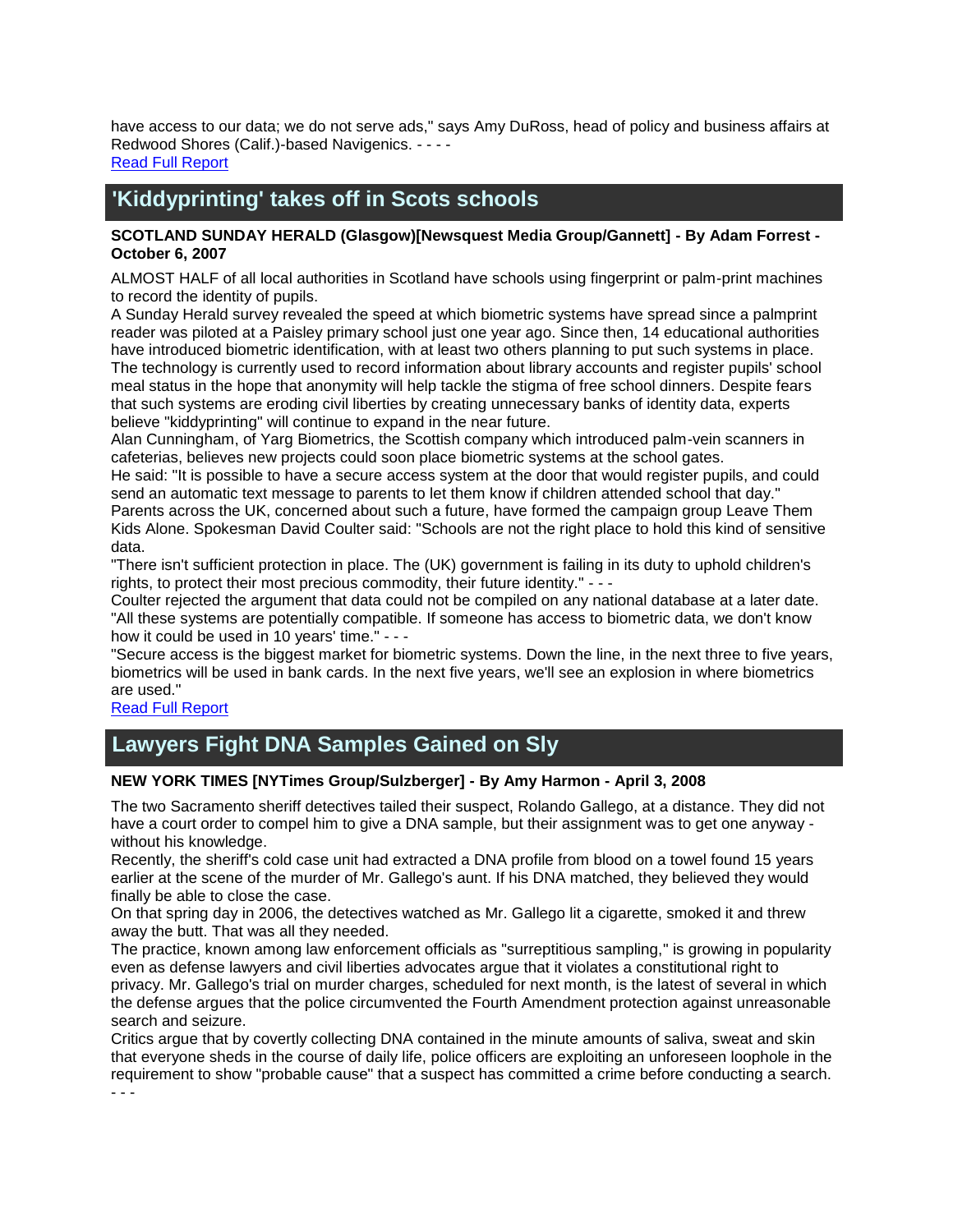Law enforcement officials say they are just trying to solve crimes. Over the last few years, several hundred suspects have been implicated by the traces of DNA they unwittingly shed well after the crime was committed, according to law enforcement officials. Many more have been eliminated from suspicion without ever knowing that their coffee cups, tissues, straws, utensils and cigarette butts were subject to DNA analysis by the police.

"It's a great tool," said Micki Links, a sergeant in the Sacramento sheriff's homicide division. "Our hands are tied on a lot of things as far as what we can do and what we can search, so when we find something that's within the law, we're going to use it."

Sometimes the police dupe suspects into relinquishing their genetic identity by offering them a Coke during a routine interview and picking up the can. In Buffalo last year, undercover police waited until Altemio Sanchez, suspected of strangling and raping several women over a quarter-century, paid the check and left after dinner with his wife at a local restaurant before confiscating his glass. He later admitted killing three women and received a life sentence.

Variations on the technique are multiplying as the adoption of DNA processing technology lets crime laboratories derive a full profile from ever smaller amounts of biological material at relatively low cost. - - -

### [Read Full Report](http://rs6.net/tn.jsp?e=001R8_aBgaZGCZgUWewxOGE7qGRsY0oK61pln-VTh2mD3SSqadEhrRCrsPosxW5GrUozFiUG9Ku-5tjhyAP9-oF5wy66AQCmULs2lvhvjN2c7cSfVdaqjzKkQ6T1mQySj-B-9u7SG6fd4Gi-jxohQrIxApK-R-2ETfzLBdvYlC-iJjdryVfgYxQe9Hl0PnIxauOqY-_Fp4s5K5-OZ0MIMg1og5r-9D4b6eWepHysQTi9I8Yo8aZPkpZQJ5lPKL-Ylq5W9XfB2X2FGp2QQ9bphxeAfZK5NwnqaK1)

-

### **Insurance Fears Lead Many to Shun DNA Tests**

### **NEW YORK TIMES [NYTimes Group/Sulzberger] - By Amy Harmon - February 24, 2008**

Victoria Grove wanted to find out if she was destined to develop the form of emphysema that ran in her family, but she did not want to ask her doctor for the DNA test that would tell her.

She worried that she might not be able to get health insurance, or even a job, if a genetic predisposition showed up in her medical records, especially since treatment for the condition, alpha-1 antitrypsin deficiency, could cost over \$100,000 a year. Instead, Ms. Grove sought out a service that sent a test kit to her home and returned the results directly to her.

Nor did she tell her doctor when the test revealed that she was virtually certain to get it. Knowing that she could sustain permanent lung damage without immediate treatment for her bouts of pneumonia, she made sure to visit her clinic at the first sign of infection.

But then came the day when the nurse who listened to her lungs decided she just had a cold. Ms. Grove begged for a chest X-ray. The nurse did not think it was necessary.

"It was just an ongoing battle with myself," recalled Ms. Grove, of Woodbury, Minn. "Should I tell them now or wait till I'm sicker?"

The first, much-anticipated benefits of personalized medicine are being lost or diluted for many Americans who are too afraid that genetic information may be used against them to take advantage of its growing availability.

In some cases, doctors say, patients who could make more informed health care decisions if they learned whether they had inherited an elevated risk of diseases like breast and colon cancer refuse to do so because of the potentially dire economic consequences.

Others enter a kind of genetic underground, spending hundreds or thousands of dollars of their own money for DNA tests that an insurer would otherwise cover, so as to avoid scrutiny. Those who do find out they are likely or certain to develop a particular genetic condition often beg doctors not to mention it in their records.

Some, like Ms. Grove, try to manage their own care without confiding in medical professionals. And even doctors who recommend DNA testing to their patients warn them that they could face genetic discrimination from employers or insurers.

Such discrimination appears to be rare; even proponents of federal legislation that would outlaw it can cite few examples of it. But thousands of people accustomed to a health insurance system in which known risks carry financial penalties are drawing their own conclusions about how a genetic predisposition to disease is likely to be regarded. - - - -

### [Read Full Report](http://rs6.net/tn.jsp?e=001R8_aBgaZGCZRqMB5OgmwjrL79MDxf-Mbv1jJr9LxtcX4TRi_0w-M_SyvTLK9CgBxeVkvNkLtA8wxRY-4y1u1L9SQeH6_eNFMgISM023njc6w2YAEXFoQYbCjDLcVHGPWFFaeCesLDcB2o_RjEkne6fZ1_VjyWBIlGe_Tc2ZlpckfnPLDtFisVQ==)

# **Inside the Black Budget**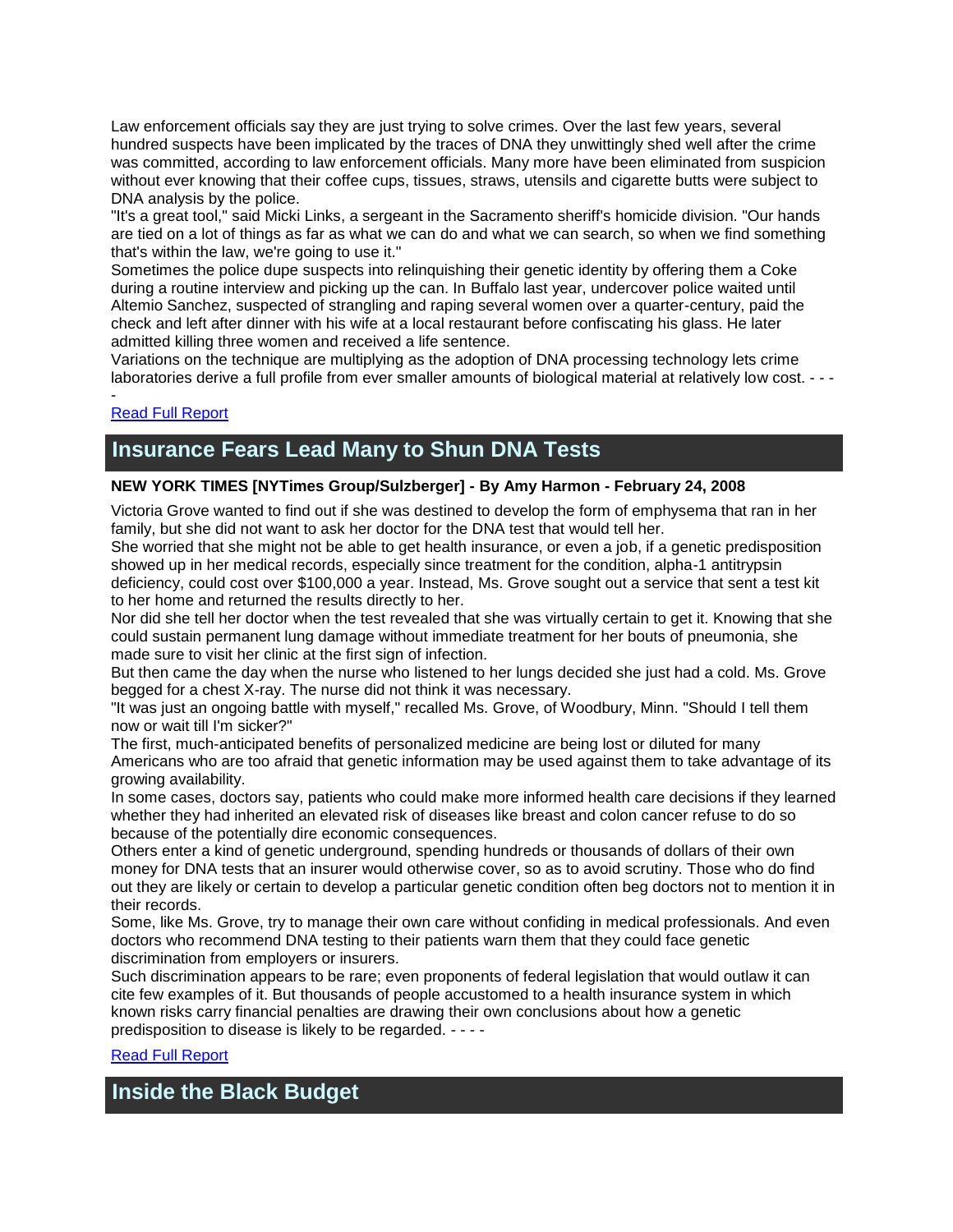### **NEW YORK TIMES [NYTimes Group/Sulzberger] - By WILLIAM J. BROAD - April 1, 2008**

Skulls. Black cats. A naked woman riding a killer whale. Grim reapers. Snakes. Swords. Occult symbols. A wizard with a staff that shoots lightning bolts. Moons. Stars. A dragon holding the Earth in its claws. No, this is not the fantasy world of a 12-year-old boy.

It is, according to a new book, part of the hidden reality behind the Pentagon's classified, or "black," budget that delivers billions of dollars to stealthy armies of high-tech warriors. The book offers a glimpse of this dark world through a revealing lens - patches - the kind worn on military uniforms. "It's a fresh approach to secret government," Steven Aftergood, a security expert at the Federation of American Scientists in Washington, said in an interview. "It shows that these secret programs have their own culture, vocabulary and even sense of humor."



One patch shows a space alien with huge eyes holding a stealth bomber near its mouth. "To Serve Man" reads the text above, a reference to a classic "Twilight Zone" episode in which man is the entree, not the customer. "Gustatus Similis Pullus" reads the caption below, dog Latin for "Tastes Like Chicken." Military officials and experts said the patches are real if often unofficial efforts at building team spirit. The classified budget of the Defense Department, concealed from the public in all but outline, has nearly doubled in the Bush years, to \$32 billion. That is more than the combined budgets of the Food and Drug Administration, the National Science Foundation and the National Aeronautics and Space Administration. Those billions have expanded a secret world of advanced science and technology in which military units and federal contractors push back the frontiers of warfare. In the past, such handiwork has produced some of the most advanced jets, weapons and spy satellites, as well as notorious boondoggles. Budget documents tell little. This year, for instance, the Pentagon says Program Element 0603891c is receiving \$196 million but will disclose nothing about what the project does. Private analysts say it apparently aims at developing space weapons.

Trevor Paglen, an artist and photographer finishing his Ph.D. in geography at the University of California, Berkeley, has managed to document some of this hidden world. The 75 patches he has assembled reveal a bizarre mix of high and low culture where Latin and Greek mottos frame images of spooky demons and sexy warriors, of dragons dropping bombs and skunks firing laser beams.

"Oderint Dum Metuant," reads a patch for an Air Force program that mines spy satellite images for battlefield intelligence, according to Mr. Paglen, who identifies the saying as from Caligula, the firstcentury Roman emperor famed for his depravity. It translates "Let them hate so long as they fear." Wizards appear on several patches. The one hurling lightning bolts comes from a secret Air Force base at Groom Lake, northwest of Las Vegas in a secluded valley. Mr. Paglen identifies its five clustered stars and one separate star as a veiled reference to Area 51, where the government tests advanced aircraft and, U.F.O. buffs say, captured alien spaceships.

The book offers not only clues into the nature of the secret programs, but also a glimpse of zealous male bonding among the presumed elite of the military-industrial complex. The patches often feel like fraternity pranks gone ballistic.

The book's title? "I Could Tell You but Then You Would Have to Be Destroyed by Me," published by Melville House. Mr. Paglen says the title is the Latin translation of a patch designed for the Navy Air Test and Evaluation Squadron 4, at Point Mugu, Calif. Its mission, he says, is to test strike aircraft, conventional weapons and electronic warfare equipment and to develop tactics to use the high-tech armaments in war.

"The military has patches for almost everything it does," Mr. Paglen writes in the introduction. "Including, curiously, for programs, units and activities that are officially secret."

He said contractors in some cases made the patches to build esprit de corps. Other times, he added, military units produced them informally, in contrast to official patches.

Mr. Paglen said he found them by touring bases, noting what personnel wore, joining alumni associations, interviewing active and former team members, talking to base historians and filing requests under the Freedom of Information Act.

A spokesman for the Pentagon, Cmdr. Bob Mehal, said it would be imprudent to comment on "which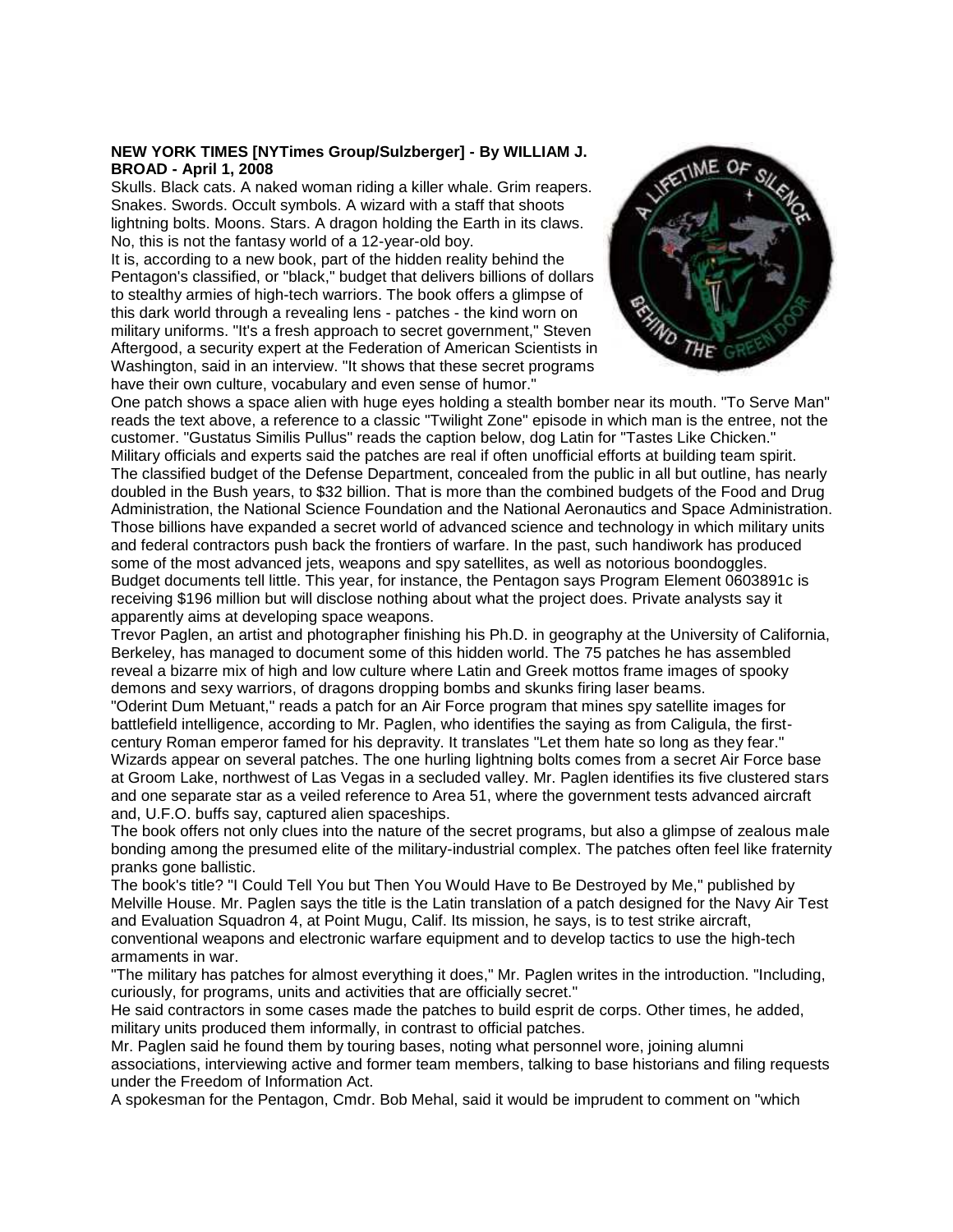patches do or do not represent classified units." In an e-mail message, Commander Mehal added, "It would be supposition to suggest 'anyone' is uncomfortable with this book."

Each year, the Center for Strategic and Budgetary Assessments, a private group in Washington, publishes an update on the Pentagon's classified budget. It says the money began to soar after the two events of Mr. Bush's coming into office and terrorists' 9/11 attacks.

What sparked his interest, Mr. Paglen recalled, were Vice President Dick Cheney's remarks as the Pentagon and World Trade Center smoldered. On "Meet the Press," he said the nation would engage its "dark side" to find the attackers and justice. "We've got to spend time in the shadows," Mr. Cheney said. "It's going to be vital for us to use any means at our disposal, basically, to achieve our objective."

In an interview, Mr. Paglen said that remark revived memories of his childhood when his military family traveled the globe to bases often involved in secret missions. "I'd go out drinking with Special Forces guys," he recalled. "I was 15, and they were 20, and they could never say where they where coming from or what they were doing. You were just around the stuff." - - -

His book explores this idea and seeks to decode the symbols. Many patches show the Greek letter sigma, which Mr. Paglen identifies as a technical term for how well an object reflects radar waves, a crucial parameter in developing stealthy jets.

A patch from a Groom Lake unit shows the letter sigma with the "buster" slash running through it, as in the movie "Ghost Busters." "Huge Deposit - No Return" reads its caption. Huge Deposit, Mr. Paglen writes, "indicates the bomb load deposited by the bomber on its target, while 'No Return' refers to the absence of a radar return, meaning the aircraft was undetectable to radar."

In an interview, Mr. Paglen said his favorite patch was the dragon holding the Earth in its claws, its wings made of American flags and its mouth wide open, baring its fangs. He said it came from the National Reconnaissance Office, which oversees developing spy satellites. "There's something both belligerent and weirdly self-critical about it," he remarked. "It's representing the U.S. as a dragon with the whole world in its clutches."

The field is expanding. Dwayne A. Day and Roger Guillemette, military historians, wrote an article published this year in The Space Review [\(www.thespacereview.com/article/1033/1\)](http://rs6.net/tn.jsp?e=001R8_aBgaZGCbekDR53OwA-OAvXmFzpxeRMMbsf6ukIRpCpeqwRqgXjsSkSUKpUzwGbrG7Jp3ae6UwwYE1nG8feqiFDhaRBhlrrunYvgY5aeU3QDidDroKGJfTnQp_CfN9nGJTesmLo49o4XSaaTirlA==) on patches from secret space programs. "It's neat stuff," Dr. Day said in an interview. "They're not really giving away secrets. But the patches do go farther than the organizations want to go officially."

Mr. Paglen plans to keep mining the patches and the field of clandestine military activity. "It's kind of remarkable," he said. "This stuff is a huge industry, I mean a huge industry. And it's remarkable that you can develop these projects on an industrial scale, and we don't know what they are. It's an astounding feat of social engineering."

[Read Full Report](http://rs6.net/tn.jsp?e=001R8_aBgaZGCat3hM06P8PDWOZKS1UyhahF4LznuceNsTpAdWbRAo05N8EsebPXNRaMZEpZkZIMKGM64ieFE6u1oBa1tiQhRrpipSdlzjxbSD4aXoDrXwa46fREnyDfyyZhQISG4_X6BiJSHCLrEGrNGm2Vj1YEQTI5Oukmyd0grxXPrnJh4tmkRmBpxky4IGyP1Yu8rfBCCrOcQHmbPOBxqCq6w-OaTtxvafRBY0ENMo43tLo8USvrgNPq-KTY2hCisWEXVjoQ7thLe3r5Rl6-a3G1vyzw-U7)

# **"Doomsday Seed Vault" in the Arctic**

### **Bill Gates, Rockefeller and the GMO giants know something we don't**

### **GLOBAL RESEARCH.ca : CENTER FOR RESEARCH ON GLOBALIZATION - By F. William Engdahl - December 4, 2007**

- - - No project is more interesting at the moment than a curious project in one of the world's most remote spots, Svalbard. Bill Gates is investing millions in a seed bank on the Barents Sea near the Arctic Ocean, some 1,100 kilometers from the North Pole. Svalbard is a barren piece of rock claimed by Norway and ceded in 1925 by international treaty.

On this [g]od-forsaken island Bill Gates is investing tens of his millions along with the Rockefeller Foundation, Monsanto Corporation, Syngenta Foundation and the Government of Norway, among others, in what is called the 'doomsday seed bank.' Officially the project is named the Svalbard Global Seed Vault on the Norwegian island of Spitsbergen, part of the Svalbard island group.

The seed bank is being built inside a mountain on Spitsbergen Island near the small village of Longyearbyen. It's almost ready for 'business' according to their releases. The bank will have dual blastproof doors with motion sensors, two airlocks, and walls of steel-reinforced concrete one meter thick. It will contain up to three million different varieties of seeds from the entire world, 'so that crop diversity can be conserved for the future,' according to the Norwegian government. Seeds will be specially wrapped to exclude moisture. There will be no full-time staff, but the vault's relative inaccessibility will facilitate monitoring any possible human activity.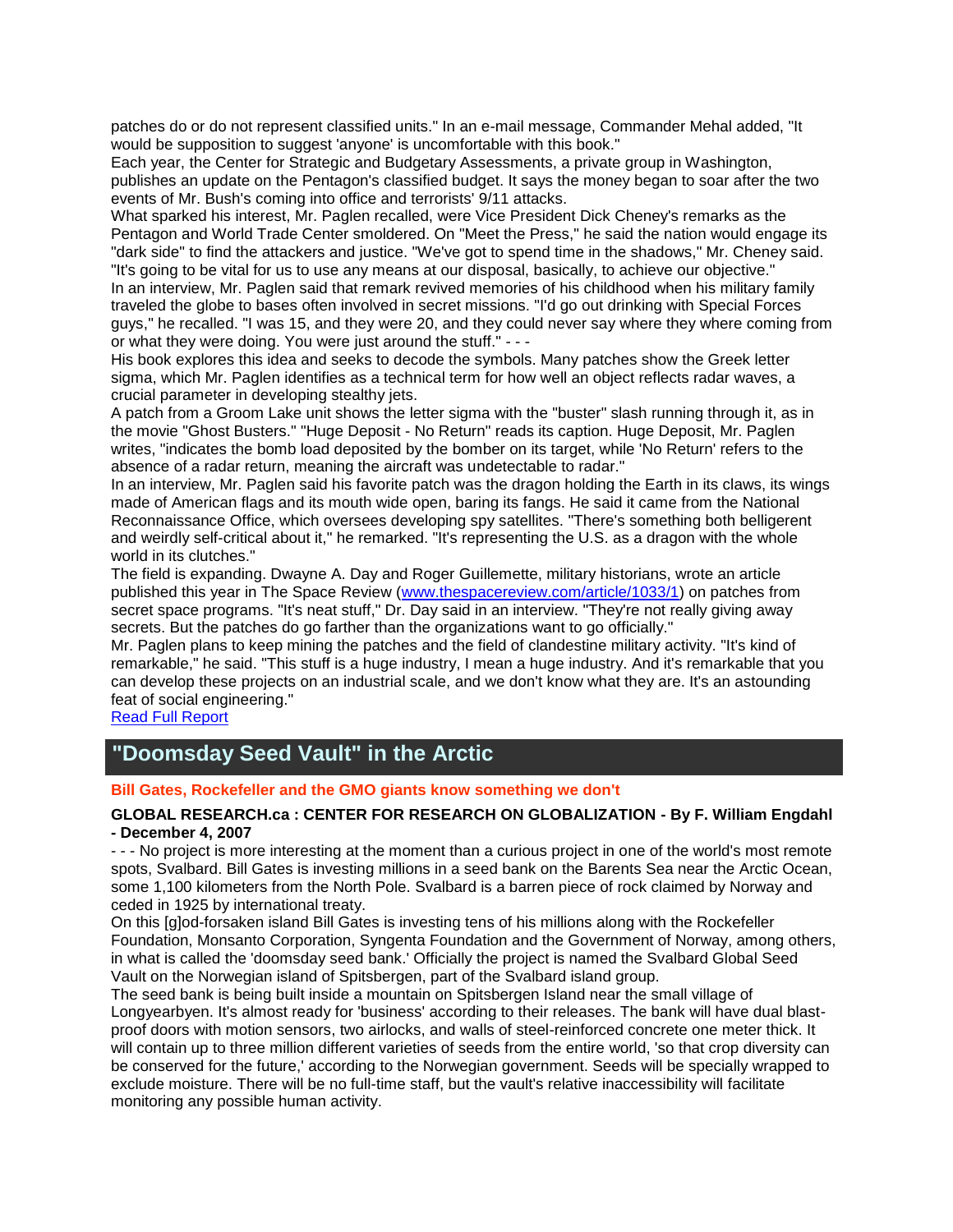Did we miss something here? Their press release stated, 'so that crop diversity can be conserved for the future.' What future do the seed bank's sponsors foresee, that would threaten the global availability of current seeds, almost all of which are already well protected in designated seed banks around the world? Anytime Bill Gates, the Rockefeller Foundation, Monsanto and Syngenta get together on a common project, it's worth digging a bit deeper behind the rocks on Spitsbergen. When we do we find some fascinating things.

The first notable point is who is sponsoring the doomsday seed vault. Here joining the Norwegians are, as noted, the Bill & Melinda Gates Foundation; the US agribusiness giant DuPont/Pioneer Hi-Bred, one of the world's largest owners of patented genetically-modified (GMO) plant seeds and related agrichemicals; Syngenta, the Swiss-based major GMO seed and agrichemicals company through its Syngenta Foundation; the Rockefeller Foundation, the private group who created the "gene revolution with over \$100 million of seed money since the 1970's; CGIAR, the global network created by the Rockefeller Foundation to promote its ideal of genetic purity through agriculture change.

### **CGIAR and 'The Project'**

As I detailled in the book, Seeds of Destruction, in 1960 the Rockefeller Foundation, John D. Rockefeller III's Agriculture Development Council and the Ford Foundation joined forces to create the International Rice Research Institute (IRRI) in Los Ba?os, the Philippines.1 By 1971, the Rockefeller Foundation's IRRI, along with their Mexico-based International Maize and Wheat Improvement Center and two other Rockefeller and Ford Foundation-created international research centers, the IITA for tropical agriculture, Nigeria, and IRRI for rice, Philippines, combined to form a global Consultative Group on International Agriculture Research (CGIAR).

CGIAR was shaped at a series of private conferences held at the Rockefeller Foundation's conference center in Bellagio, Italy. Key participants at the Bellagio talks were the Rockefeller Foundation's George Harrar, Ford Foundation's Forrest Hill, Robert McNamara of the World Bank and Maurice Strong, the Rockefeller family's international environmental organizer, who, as a Rockefeller Foundation Trustee, organized the UN Earth Summit in Stockholm in 1972. It was part of the foundation's decades long focus to turn science to the service of eugenics, a hideous version of racial purity, what has been called The Project.

To ensure maximum impact, CGIAR drew in the United Nations' Food and Agriculture Organization, the UN Development Program and the World Bank. Thus, through a carefully-planned leverage of its initial funds, the Rockefeller Foundation by the beginning of the 1970's was in a position to shape global agriculture policy. And shape it did.

Financed by generous Rockefeller and Ford Foundation study grants, CGIAR saw to it that leading Third World agriculture scientists and agronomists were brought to the US to 'master' the concepts of modern agribusiness production, in order to carry it back to their homeland. In the process they created an invaluable network of influence for US agribusiness promotion in those countries, most especially promotion of the GMO 'Gene Revolution' in developing countries, all in the name of science and efficient, free market agriculture.

#### **Genetically engineering a master race?**

Now the Svalbard Seed Bank begins to become interesting. But it gets better. 'The Project' I referred to is the project of the Rockefeller Foundation and powerful financial interests since the 1920's to use eugenics, later renamed genetics, to justify creation of a genetically-engineered Master Race. Hitler and the Nazis called it the Ayran Master Race.

The eugenics of Hitler were financed to a major extent by the same Rockefeller Foundation which today is building a doomsday seed vault to preserve samples of every seed on our planet. Now this is getting really intriguing. The same Rockefeller Foundation created the pseudo-science discipline of molecular biology in their relentless pursuit of reducing human life down to the 'defining gene sequence' which, they hoped, could then be modified in order to change human traits at will. Hitler's eugenics scientists, many of whom were quietly brought to the United States after the War to continue their biological eugenics research, laid much of the groundwork of genetic engineering of various life forms, much of it supported openly until well into the Third Reich by Rockefeller Foundation generous grants.2

The same Rockefeller Foundation created the so-called Green Revolution, out of a trip to Mexico in 1946 by Nelson Rockefeller and former New Deal Secretary of Agriculture and founder of the Pioneer Hi-Bred Seed Company, Henry Wallace.

The Green Revolution purported to solve the world hunger problem to a major degree in Mexico, India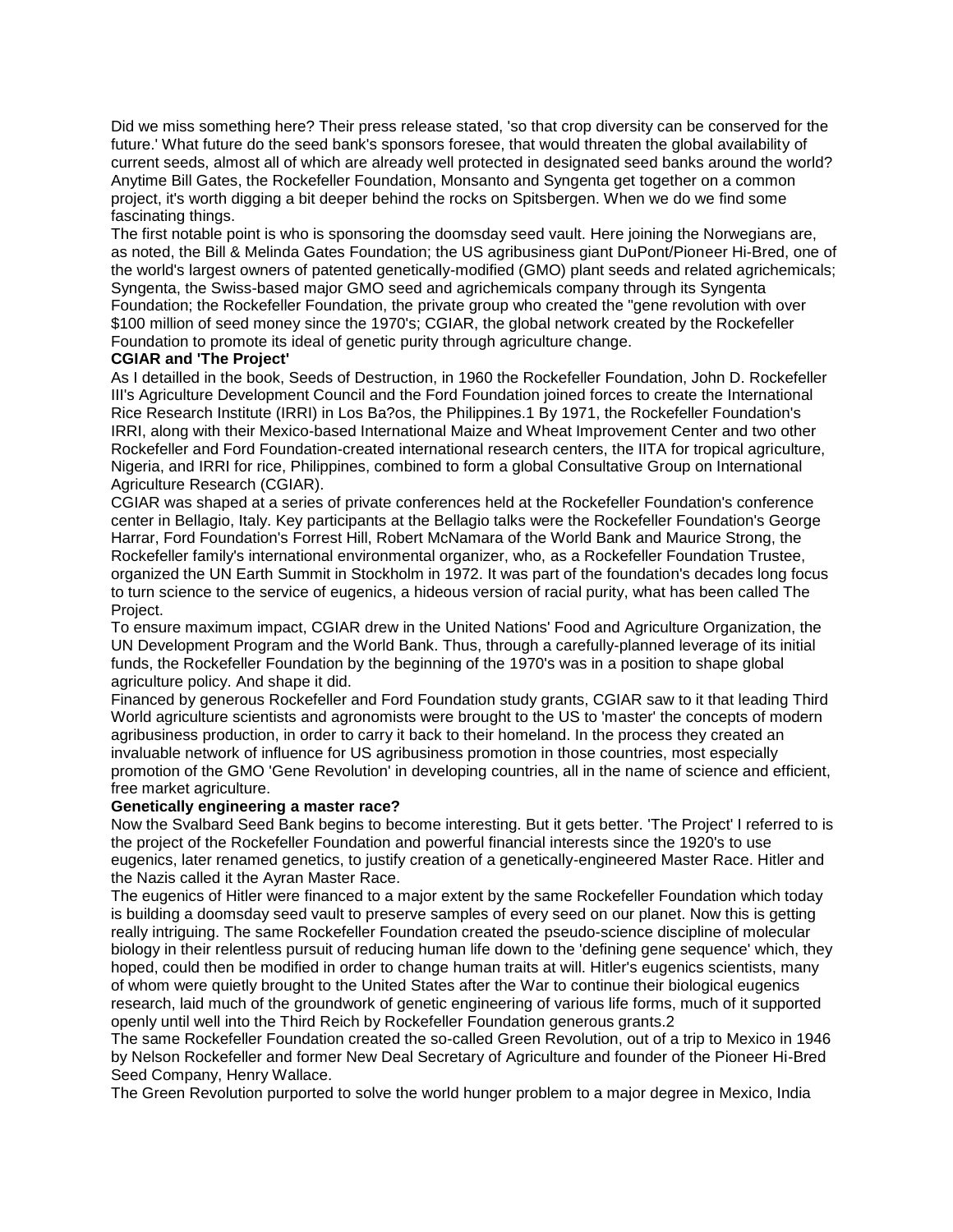and other select countries where Rockefeller worked. Rockefeller Foundation agronomist, Norman Borlaug, won a Nobel Peace Prize for his work, hardly something to boast about with the likes of Henry Kissinger sharing the same.

In reality, as it years later emerged, the Green Revolution was a brilliant Rockefeller family scheme to develop a globalized agribusiness which they then could monopolize just as they had done in the world oil industry beginning a half century before. As Henry Kissinger declared in the 1970's, 'If you control the oil you control the country; if you control food, you control the population.'

Agribusiness and the Rockefeller Green Revolution went hand-in-hand. They were part of a grand strategy which included Rockefeller Foundation financing of research for the development of genetic engineering of plants and animals a few years later.

John H. Davis had been Assistant Agriculture Secretary under President Dwight Eisenhower in the early 1950's. He left Washington in 1955 and went to the Harvard Graduate School of Business, an unusual place for an agriculture expert in those days. He had a clear strategy. In 1956, Davis wrote an article in the Harvard Business Review in which he declared that "the only way to solve the so-called farm problem once and for all, and avoid cumbersome government programs, is to progress from agriculture to agribusiness." He knew precisely what he had in mind, though few others had a clue back then--- a revolution in agriculture production that would concentrate control of the food chain in corporate multinational hands, away from the traditional family farmer.3

A crucial aspect driving the interest of the Rockefeller Foundation and US agribusiness companies was the fact that the Green Revolution was based on proliferation of new hybrid seeds in developing markets. One vital aspect of hybrid seeds was their lack of reproductive capacity. Hybrids had a built in protection against multiplication. Unlike normal open pollinated species whose seed gave yields similar to its parents, the yield of the seed borne by hybrid plants was significantly lower than that of the first generation.

That declining yield characteristic of hybrids meant farmers must normally buy seed every year in order to obtain high yields. Moreover, the lower yield of the second generation eliminated the trade in seed that was often done by seed producers without the breeder's authorization. It prevented the redistribution of the commercial crop seed by middlemen. If the large multinational seed companies were able to control the parental seed lines in house, no competitor or farmer would be able to produce the hybrid. The global concentration of hybrid seed patents into a handful of giant seed companies, led by DuPont's Pioneer Hi-Bred and Monsanto's Dekalb laid the ground for the later GMO seed revolution.4

In effect, the introduction of modern American agricultural technology, chemical fertilizers and commercial hybrid seeds all made local farmers in developing countries, particularly the larger more established ones, dependent on foreign, mostly US agribusiness and petro-chemical company inputs. It was a first step in what was to be a decades-long, carefully planned process.

Under the Green Revolution Agribusiness was making major inroads into markets which were previously of limited access to US exporters. The trend was later dubbed "market-oriented agriculture." In reality it was agribusiness-controlled agriculture.

Through the Green Revolution, the Rockefeller Foundation and later Ford Foundation worked hand-inhand shaping and supporting the foreign policy goals of the United States Agency for International Development (USAID) and of the CIA.

One major effect of the Green Revolution was to depopulate the countryside of peasants who were forced to flee into shantytown slums around the cities in desperate search for work. That was no accident; it was part of the plan to create cheap labor pools for forthcoming US multinational manufactures, the 'globalization' of recent years.

When the self-promotion around the Green Revolution died down, the results were quite different from what had been promised. Problems had arisen from indiscriminate use of the new chemical pesticides, often with serious health consequences. The mono-culture cultivation of new hybrid seed varieties decreased soil fertility and yields over time. The first results were impressive: double or even triple yields for some crops such as wheat and later corn in Mexico. That soon faded.

The Green Revolution was typically accompanied by large irrigation projects which often included World Bank loans to construct huge new dams, and flood previously settled areas and fertile farmland in the process. Also, super-wheat produced greater yields by saturating the soil with huge amounts of fertilizer per acre, the fertilizer being the product of nitrates and petroleum, commodities controlled by the Rockefeller-dominated Seven Sisters major oil companies.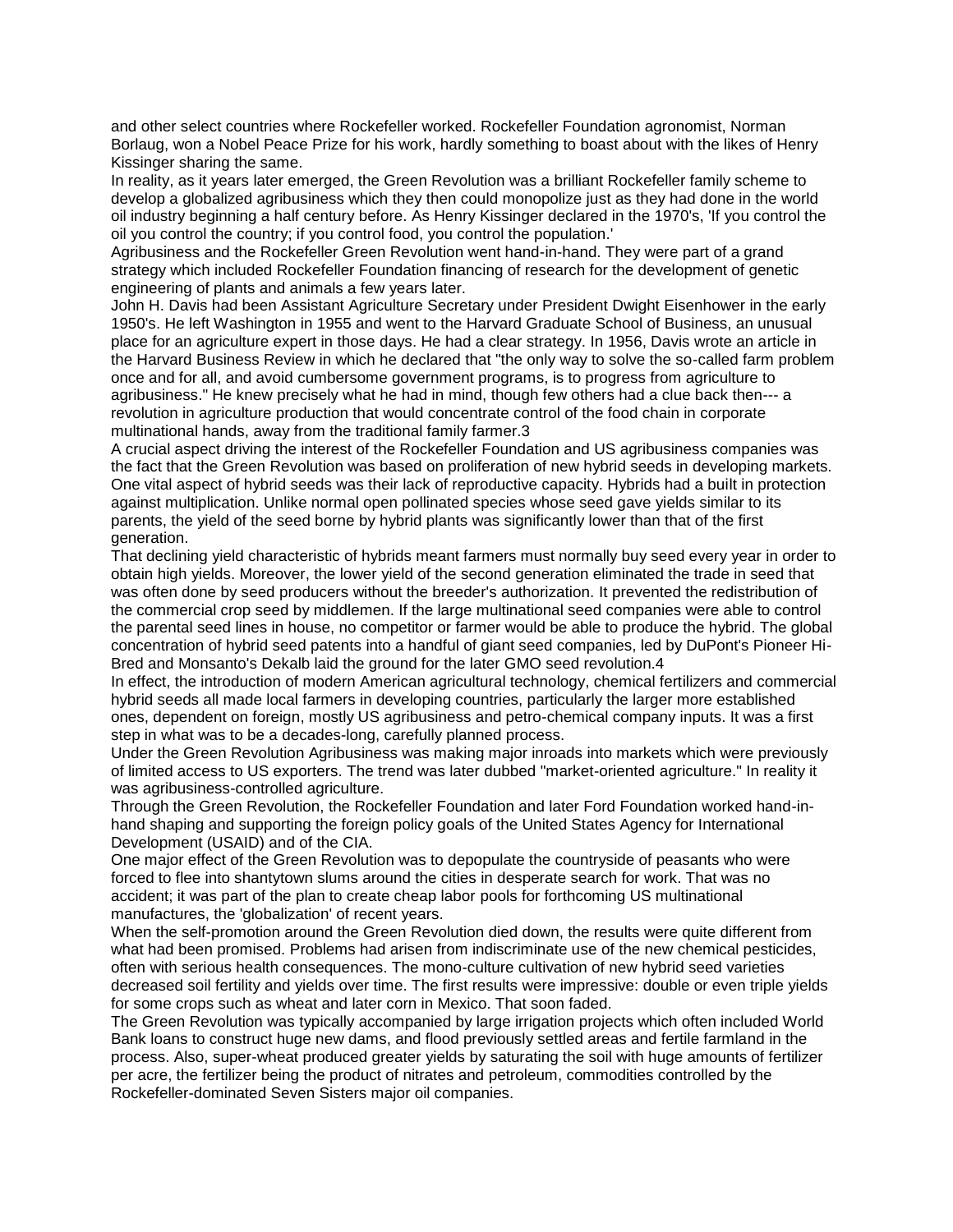Huge quantities of herbicides and pesticides were also used, creating additional markets for the oil and chemical giants. As one analyst put it, in effect, the Green Revolution was merely a chemical revolution. At no point could developing nations pay for the huge amounts of chemical fertilizers and pesticides. They would get the credit courtesy of the World Bank and special loans by Chase Bank and other large New York banks, backed by US Government guarantees.

Applied in a large number of developing countries, those loans went mostly to the large landowners. For the smaller peasants the situation worked differently. Small peasant farmers could not afford the chemical and other modern inputs and had to borrow money. - - - -

#### **Gates, Rockefeller and a Green Revolution in Africa**

- - - Africa is the next target in the US-government campaign to spread GMO worldwide. Its rich soils make it an ideal candidate. Not surprisingly many African governments suspect the worst from the GMO sponsors as a multitude of genetic engineering and biosafety projects have been initiated in Africa, with the aim of introducing GMOs into Africa's agricultural systems. These include sponsorships offered by the US government to train African scientists in genetic engineering in the US, biosafety projects funded by the United States Agency for International Development (USAID) and the World Bank; GMO research involving African indigenous food crops.

The Rockefeller Foundation has been working for years to promote, largely without success, projects to introduce GMOs into the fields of Africa. They have backed research that supports the applicability of GMO cotton in the Makhathini Flats in South Africa.

Monsanto, who has a strong foothold in South Africa's seed industry, both GMO and hybrid, has conceived of an ingenious smallholders' programme known as the 'Seeds of Hope' Campaign, which is introducing a green revolution package to small scale poor farmers, followed, of course, by Monsanto's patented GMO seeds. 6

Syngenta AG of Switzerland, one of the 'Four Horsemen of the GMO Apocalypse' is pouring millions of dollars into a new greenhouse facility in Nairobi, to develop GMO insect resistant maize. Syngenta is a part of CGIAR as well.7

### **Move on to Svalbard**

Now is it simply philosophical sloppiness? What leads the Gates and Rockefeller foundations to at one and the same time to back proliferation of patented and soon-to-be Terminator patented seeds across Africa, a process which, as it has in every other place on earth, destroys the plant seed varieties as monoculture industrialized agribusiness is introduced? At the same time they invest tens of millions of dollars to preserve every seed variety known in a bomb-proof doomsday vault near the remote Arctic Circle 'so that crop diversity can be conserved for the future' to restate their official release?

It is no accident that the Rockefeller and Gates foundations are teaming up to push a GMO-style Green Revolution in Africa at the same time they are quietly financing the 'doomsday seed vault' on Svalbard. The GMO agribusiness giants are up to their ears in the Svalbard project.

Indeed, the entire Svalbard enterprise and the people involved call up the worst catastrophe images of the Michael Crichton bestseller, Andromeda Strain, a sci-fi thriller where a deadly disease of

extraterrestrial origin causes rapid, fatal clotting of the blood threatening the entire human species. In Svalbard, the future world's most secure seed repository will be guarded by the policemen of the GMO Green Revolution--the Rockefeller and Gates Foundations, Syngenta, DuPont and CGIAR.

The Svalbard project will be run by an organization called the Global Crop Diversity Trust (GCDT). Who are they to hold such an awesome trust over the planet's entire seed varieties? The GCDT was founded by the United Nations Food and Agriculture Organisation (FAO) and Bioversity International (formerly the International Plant Genetic Research Institute), an offshoot of the CGIAR.

The Global Crop Diversity Trust is based in Rome. Its Board is chaired by Margaret Catley-Carlson a Canadian also on the advisory board of Group Suez Lyonnaise des Eaux, one of the world's largest private water companies. Catley-Carlson was also president until 1998 of the New York-based Population Council, John D. Rockefeller's population reduction organization, set up in 1952 to advance the Rockefeller family's eugenics program under the cover of promoting "family planning," birth control devices, sterilization and "population control" in developing countries.

Other GCDT board members include former Bank of America executive presently head of the Hollywood DreamWorks Animation, Lewis Coleman. Coleman is also the lead Board Director of Northrup Grumman Corporation, one of America's largest military industry Pentagon contractors.

Jorio Dauster (Brazil) is also Board Chairman of Brasil Ecodiesel. He is a former Ambassador of Brazil to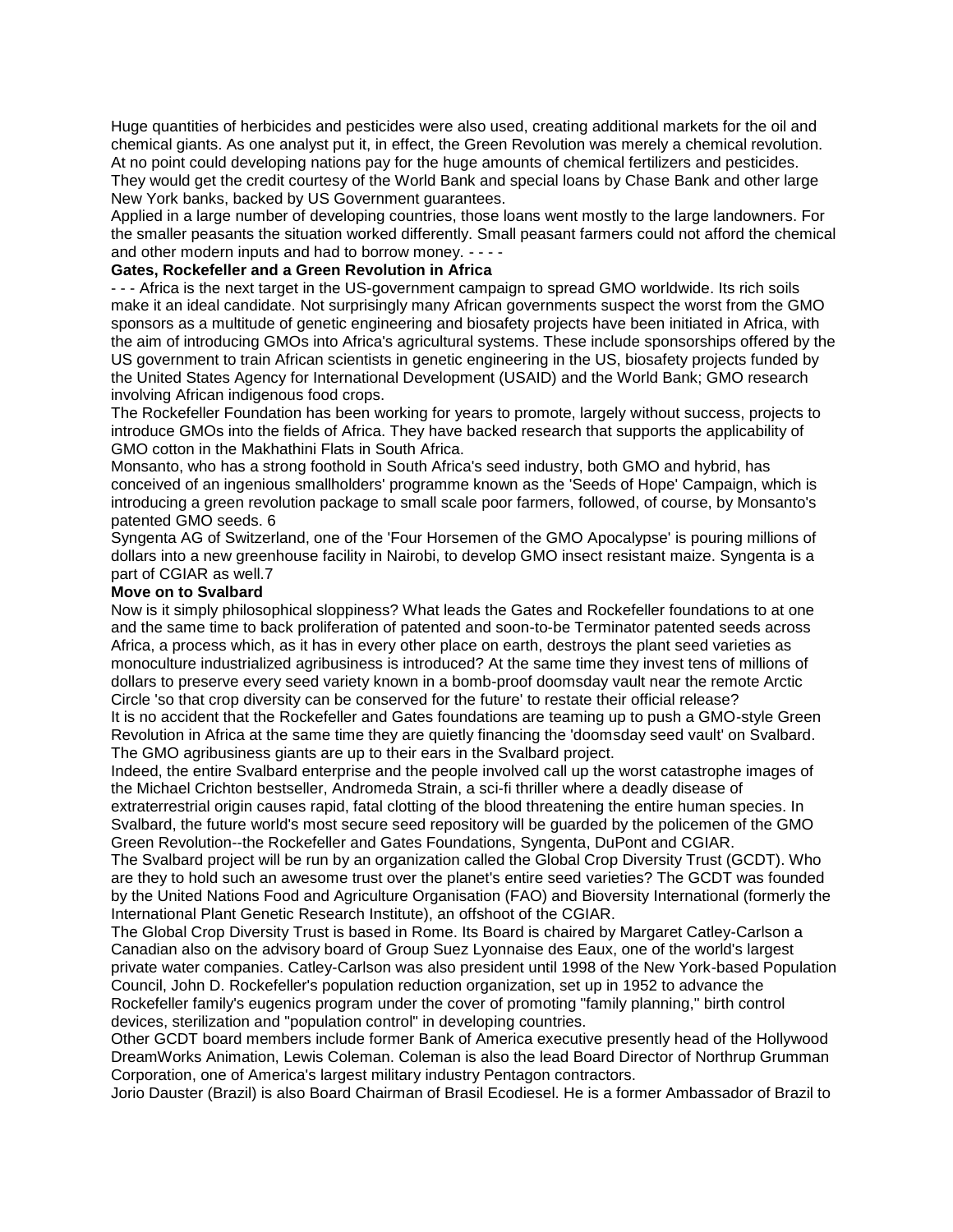the European Union, and Chief Negotiator of Brazil's foreign debt for the Ministry of Finance. Dauster has also served as President of the Brazilian Coffee Institute and as Coordinator of the Project for the Modernization of Brazil's Patent System, which involves legalizing patents on seeds which are genetically modified, something until recently forbidden by Brazil's laws.

Cary Fowler is the Trust's Executive Director. Fowler was Professor and Director of Research in the Department for International Environment & Development Studies at the Norwegian University of Life Sciences. He was also a Senior Advisor to the Director General of Bioversity International. There he represented the Future Harvest Centres of the Consultative Group on International Agricultural Research (CGIAR) in negotiations on the International Treaty on Plant Genetic Resources. In the 1990s, he headed the International Program on Plant Genetic Resources at the FAO. He drafted and supervised negotiations of FAO's Global Plan of Action for Plant Genetic Resources, adopted by 150 countries in

1996. He is a past-member of the National Plant Genetic Resources Board of the US and the Board of Trustees of the International Maize and Wheat Improvement Center in Mexico, another Rockefeller Foundation and CGIAR project.

GCDT board member Dr. Mangala Rai of India is the Secretary of India's Department of Agricultural Research and Education (DARE), and Director General of the Indian Council for Agricultural Research (ICAR). He is also a Board Member of the Rockefeller Foundation's International Rice Research Institute (IRRI), which promoted the world's first major GMO experiment, the much-hyped 'Golden Rice' which proved a failure. Rai has served as Board Member for CIMMYT (International Maize and Wheat Improvement Center), and a Member of the Executive Council of the CGIAR.

Global Crop Diversity Trust Donors or financial angels include as well, in the words of the Humphrey Bogart Casablanca classic, 'all the usual suspects.' As well as the Rockefeller and Gates Foundations, the Donors include GMO giants DuPont-Pioneer Hi-Bred, Syngenta of Basle Switzerland, CGIAR and the State Department's energetically pro-GMO agency for development aid, USAID. Indeed it seems we have the GMO and population reduction foxes guarding the hen-house of mankind, the global seed diversity store in Svalbard. 8

#### **Why now Svalbard?**

We can legitimately ask why Bill Gates and the Rockefeller Foundation along with the major genetic engineering agribusiness giants such as DuPont and Syngenta, along with CGIAR are building the Doomsday Seed Vault in the Arctic.

Who uses such a seed bank in the first place? Plant breeders and researchers are the major users of gene banks. Today's largest plant breeders are Monsanto, DuPont, Syngenta and Dow Chemical, the global plant-patenting GMO giants. Since early in 2007 Monsanto holds world patent rights together with the United States Government for plant so-called 'Terminator' or Genetic Use Restriction Technology (GURT). Terminator is an ominous technology by which a patented commercial seed commits 'suicide' after one harvest. Control by private seed companies is total. Such control and power over the food chain has never before in the history of mankind existed.

This clever genetically engineered terminator trait forces farmers to return every year to Monsanto or other GMO seed suppliers to get new seeds for rice, soybeans, corn, wheat whatever major crops they need to feed their population. If broadly introduced around the world, it could within perhaps a decade or so make the world's majority of food producers new feudal serfs in bondage to three or four giant seed companies such as Monsanto or DuPont or Dow Chemical.

That, of course, could also open the door to have those private companies, perhaps under orders from their host government, Washington, deny seeds to one or another developing country whose politics happened to go against Washington's. Those who say 'It can't happen here' should look more closely at current global events. The mere existence of that concentration of power in three or four private USbased agribusiness giants is grounds for legally banning all GMO crops even were their harvest gains real, which they manifestly are not.

These private companies, Monsanto, DuPont, Dow Chemical hardly have an unsullied record in terms of stewardship of human life. They developed and proliferated such innovations as dioxin, PCBs, Agent Orange. They covered up for decades clear evidence of carcinogenic and other severe human health consequences of use of the toxic chemicals. They have buried serious scientific reports that the world's most widespread herbicide, glyphosate, the essential ingredient in Monsanto's Roundup herbicide that is tied to purchase of most Monsanto genetically engineered seeds, is toxic when it seeps into drinking water.9 Denmark banned glyphosate in 2003 when it confirmed it has contaminated the country's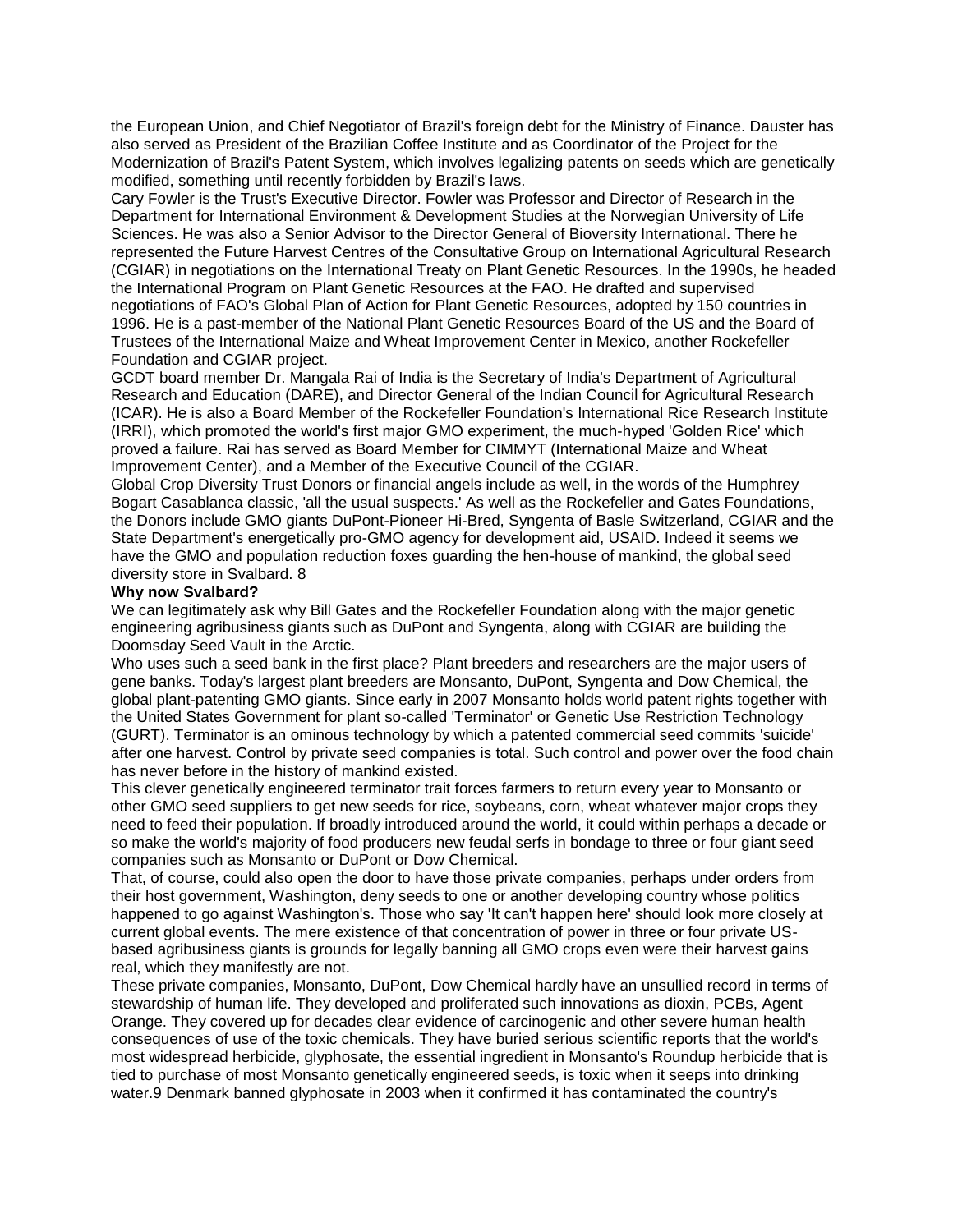### groundwater.10

The diversity stored in seed gene banks is the raw material for plant breeding and for a great deal of basic biological research. Several hundred thousand samples are distributed annually for such purposes. The UN's FAO lists some 1400 seed banks around the world, the largest being held by the United States Government. Other large banks are held by China, Russia, Japan, India, South Korea, Germany and Canada in descending order of size. In addition, CGIAR operates a chain of seed banks in select centers around the world.

CGIAR, set up in 1972 by the Rockefeller Foundation and Ford Foundation to spread their Green Revolution agribusiness model, controls most of the private seed banks from the Philippines to Syria to Kenya. In all these present seed banks hold more than six and a half million seed varieties, almost two million of which are 'distinct.' Svalbard's Doomsday Vault will have a capacity to house four and a half million different seeds.

#### **GMO as a weapon of biowarfare?**

Now we come to the heart of the danger and the potential for misuse inherent in the Svalbard project of Bill Gates and the Rockefeller foundation. Can the development of patented seeds for most of the world's major sustenance crops such as rice, corn, wheat, and feed grains such as soybeans ultimately be used in a horrible form of biological warfare?

The explicit aim of the eugenics lobby funded by wealthy elite families such as Rockefeller, Carnegie, Harriman and others since the 1920's, has embodied what they termed 'negative eugenics,' the systematic killing off of undesired bloodlines. Margaret Sanger, a rapid eugenicist, the founder of Planned Parenthood International and an intimate of the Rockefeller family, created something called The Negro Project in 1939, based in Harlem, which as she confided in a letter to a friend, was all about the fact that, as she put it, 'we want to exterminate the Negro population.' 11

A small California biotech company, Epicyte, in 2001 announced the development of genetically engineered corn which contained a spermicide which made the semen of men who ate it sterile. At the time Epicyte had a joint venture agreement to spread its technology with DuPont and Syngenta, two of the sponsors of the Svalbard Doomsday Seed Vault. Epicyte was since acquired by a North Carolina biotech company. Astonishing to learn was that Epicyte had developed its spermicidal GMO corn with research funds from the US Department of Agriculture, the same USDA which, despite worldwide opposition, continued to finance the development of Terminator technology, now held by Monsanto. In the 1990's the UN's World Health Organization launched a campaign to vaccinate millions of women in Nicaragua, Mexico and the Philippines between the ages of 15 and 45, allegedly against Tentanus, a sickness arising from such things as stepping on a rusty nail. The vaccine was not given to men or boys, despite the fact they are presumably equally liable to step on rusty nails as women.

Because of that curious anomaly, Comite Pro Vida de Mexico, a Roman Catholic lay organization became suspicious and had vaccine samples tested. The tests revealed that the Tetanus vaccine being spread by the WHO only to women of child-bearing age contained human Chorionic Gonadotrophin or hCG, a natural hormone which when combined with a tetanus toxoid carrier stimulated antibodies rendering a woman incapable of maintaining a pregnancy. None of the women vaccinated were told. It later came out that the Rockefeller Foundation along with the Rockefeller's Population Council, the World Bank (home to CGIAR), and the United States' National Institutes of Health had been involved in a 20-year-long project begun in 1972 to develop the concealed abortion vaccine with a tetanus carrier for WHO. In addition, the Government of Norway, the host to the Svalbard Doomsday Seed Vault, donated \$41 million to develop the special abortive Tetanus vaccine. 12

Is it a coincidence that these same organizations, from Norway to the Rockefeller Foundation to the World Bank are also involved in the Svalbard seed bank project? According to Prof. Francis Boyle who drafted the Biological Weapons Anti-Terrorism Act of 1989 enacted by the US Congress, the Pentagon is 'now gearing up to fight and win biological warfare' as part of two Bush national strategy directives adopted, he notes, 'without public knowledge and review' in 2002. Boyle adds that in 2001-2004 alone the US Federal Government spent \$14.5 billion for civilian bio-warfare-related work, a staggering sum. Rutgers University biologist Richard Ebright estimates that over 300 scientific institutions and some 12,000 individuals in the USA today have access to pathogens suitable for biowarfare. Alone there are 497 US Government NIH grants for research into infectious diseases with biowarfare potential. Of course this is being justified under the rubric of defending against possible terror attack as so much is today. Many of the US Government dollars spent on biowarfare research involve genetic engineering. MIT